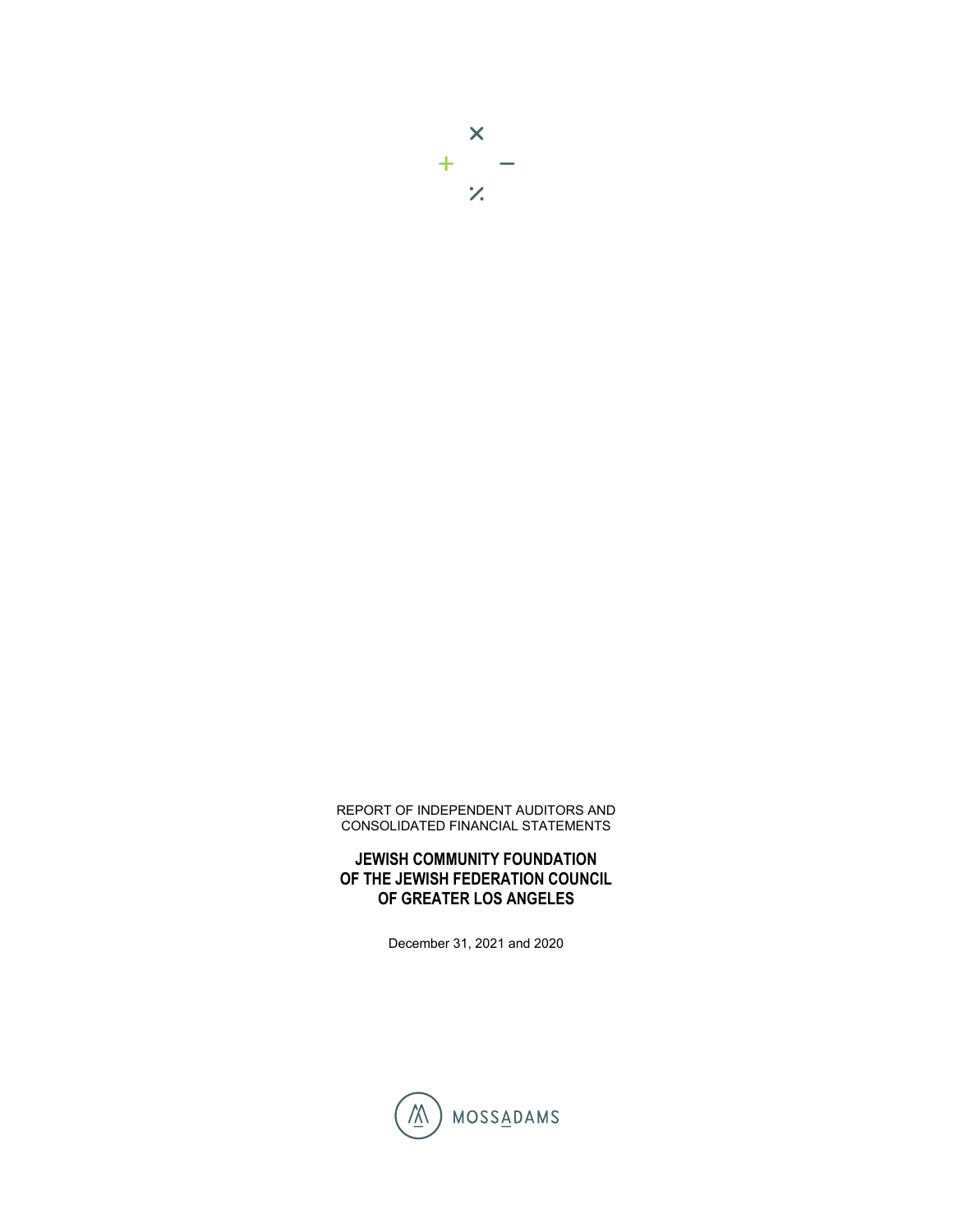# **Table of Contents**

|                                                                 | <b>PAGE</b> |
|-----------------------------------------------------------------|-------------|
| <b>Report of Independent Auditors</b>                           | $1 - 2$     |
| <b>Financial Statements</b>                                     |             |
| Consolidated statements of financial position                   | 3           |
| Consolidated statements of activities and changes in net assets | $4 - 5$     |
| Consolidated statements of cash flows                           | 6           |
| Notes to consolidated financial statements                      | $7 - 23$    |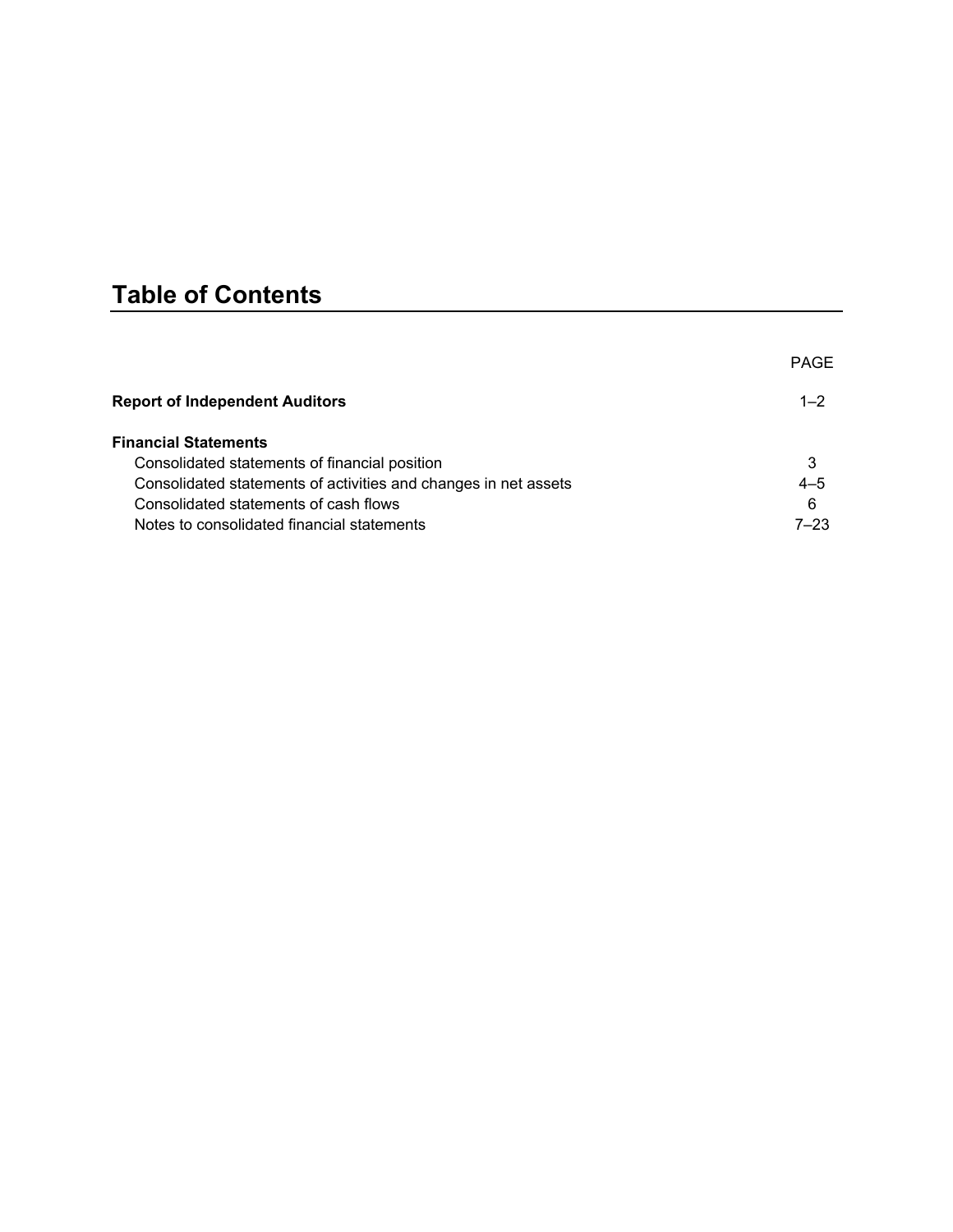

## **Report of Independent Auditors**

The Board of Trustees Jewish Community Foundation of the Jewish Federation Council of Greater Los Angeles

### **Report on the Audit of the Financial Statements**

#### *Opinion*

We have audited the consolidated financial statements of Jewish Community Foundation of the Jewish Federation Council of Greater Los Angeles and its support foundations (the "Foundation"), which comprise the consolidated statements of financial position as of December 31, 2021 and 2020, and the related consolidated statements of activities and changes in net assets and cash flows for the years then ended, and the related notes to the consolidated financial statements.

In our opinion, the accompanying consolidated financial statements present fairly, in all material respects, the financial position of Jewish Community Foundation of the Jewish Federation Council of Greater Los Angeles and its support foundations as of December 31, 2021 and 2020, and the changes in their net assets and their cash flows for the years then ended in accordance with accounting principles generally accepted in the United States of America.

### *Basis for Opinion*

We conducted our audits in accordance with auditing standards generally accepted in the United States of America (GAAS). Our responsibilities under those standards are further described in the Auditor's Responsibilities for the Audit of the Financial Statements section of our report. We are required to be independent of the Foundation and to meet our other ethical responsibilities, in accordance with the relevant ethical requirements relating to our audits. We believe that the audit evidence we have obtained is sufficient and appropriate to provide a basis for our audit opinion.

### *Responsibilities of Management for the Financial Statements*

Management is responsible for the preparation and fair presentation of the consolidated financial statements in accordance with accounting principles generally accepted in the United States of America, and for the design, implementation, and maintenance of internal control relevant to the preparation and fair presentation of financial statements that are free from material misstatement, whether due to fraud or error.

In preparing the financial statements, management is required to evaluate whether there are conditions or events, considered in the aggregate, that raise substantial doubt about the Foundation's ability to continue as a going concern within one year after the date that the consolidated financial statements are issued.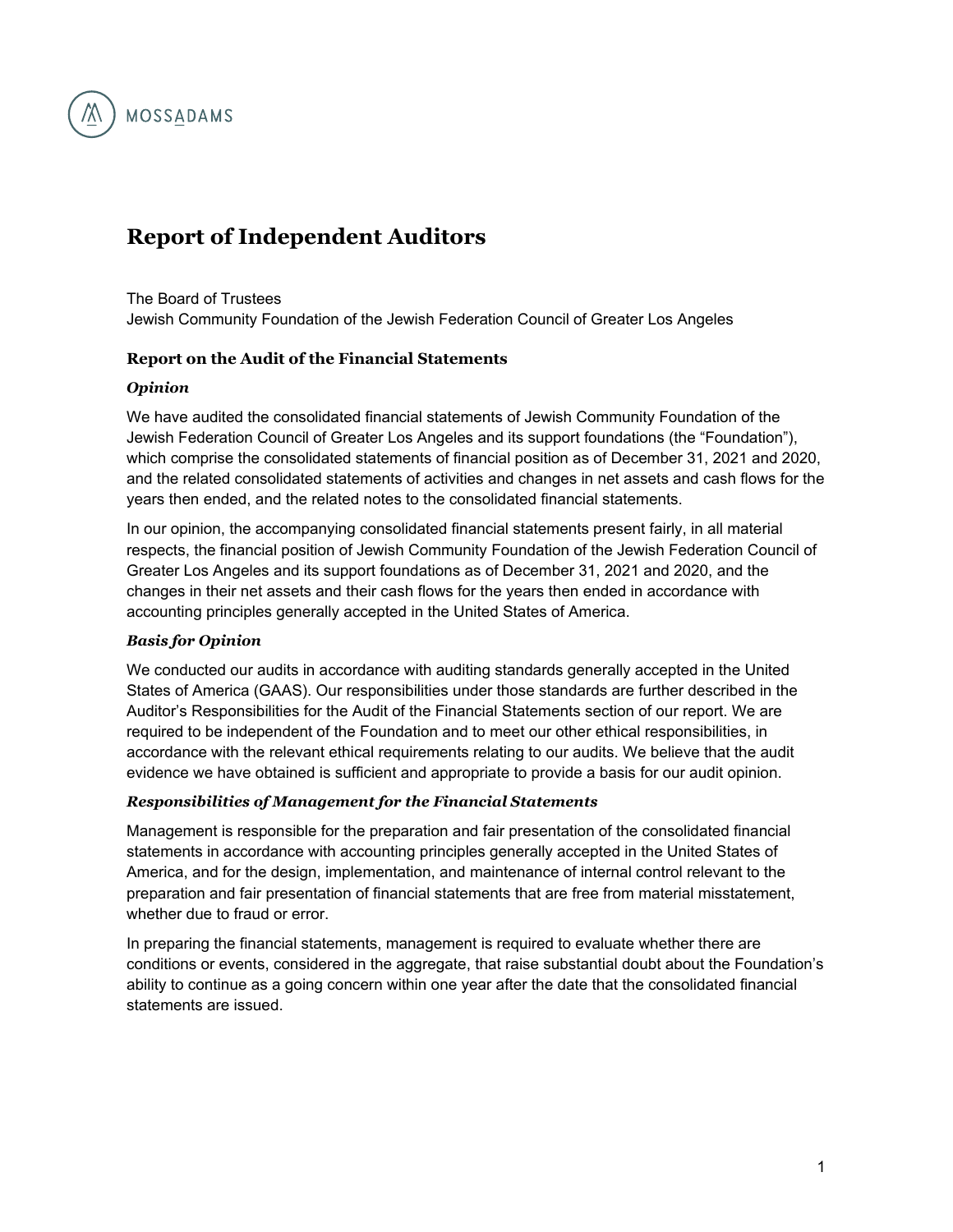#### *Auditor's Responsibilities for the Audit of the Financial Statements*

Our objectives are to obtain reasonable assurance about whether the consolidated financial statements as a whole are free from material misstatement, whether due to fraud or error, and to issue an auditor's report that includes our opinion. Reasonable assurance is a high level of assurance but is not absolute assurance and therefore is not a guarantee that an audit conducted in accordance with GAAS will always detect a material misstatement when it exists. The risk of not detecting a material misstatement resulting from fraud is higher than for one resulting from error, as fraud may involve collusion, forgery, intentional omissions, misrepresentations, or the override of internal control. Misstatements are considered material if there is a substantial likelihood that, individually or in the aggregate, they would influence the judgment made by a reasonable user based on the consolidated financial statements.

In performing an audit in accordance with GAAS, we:

- Exercise professional judgment and maintain professional skepticism throughout the audit.
- Identify and assess the risks of material misstatement of the financial statements, whether due to fraud or error, and design and perform audit procedures responsive to those risks. Such procedures include examining, on a test basis, evidence regarding the amounts and disclosures in the financial statements.
- Obtain an understanding of internal control relevant to the audit in order to design audit procedures that are appropriate in the circumstances, but not for the purpose of expressing an opinion on the effectiveness of the Foundation's internal control. Accordingly, no such opinion is expressed.
- Evaluate the appropriateness of accounting policies used and the reasonableness of significant accounting estimates made by management, as well as evaluate the overall presentation of the financial statements.
- Conclude whether, in our judgment, there are conditions or events, considered in the aggregate, that raise substantial doubt about the Foundation's ability to continue as a going concern for a reasonable period of time.

We are required to communicate with those charged with governance regarding, among other matters, the planned scope and timing of the audit, significant audit findings, and certain internal control-related matters that we identified during the audit.

Moss adams LLP

Los Angeles, California June 10, 2022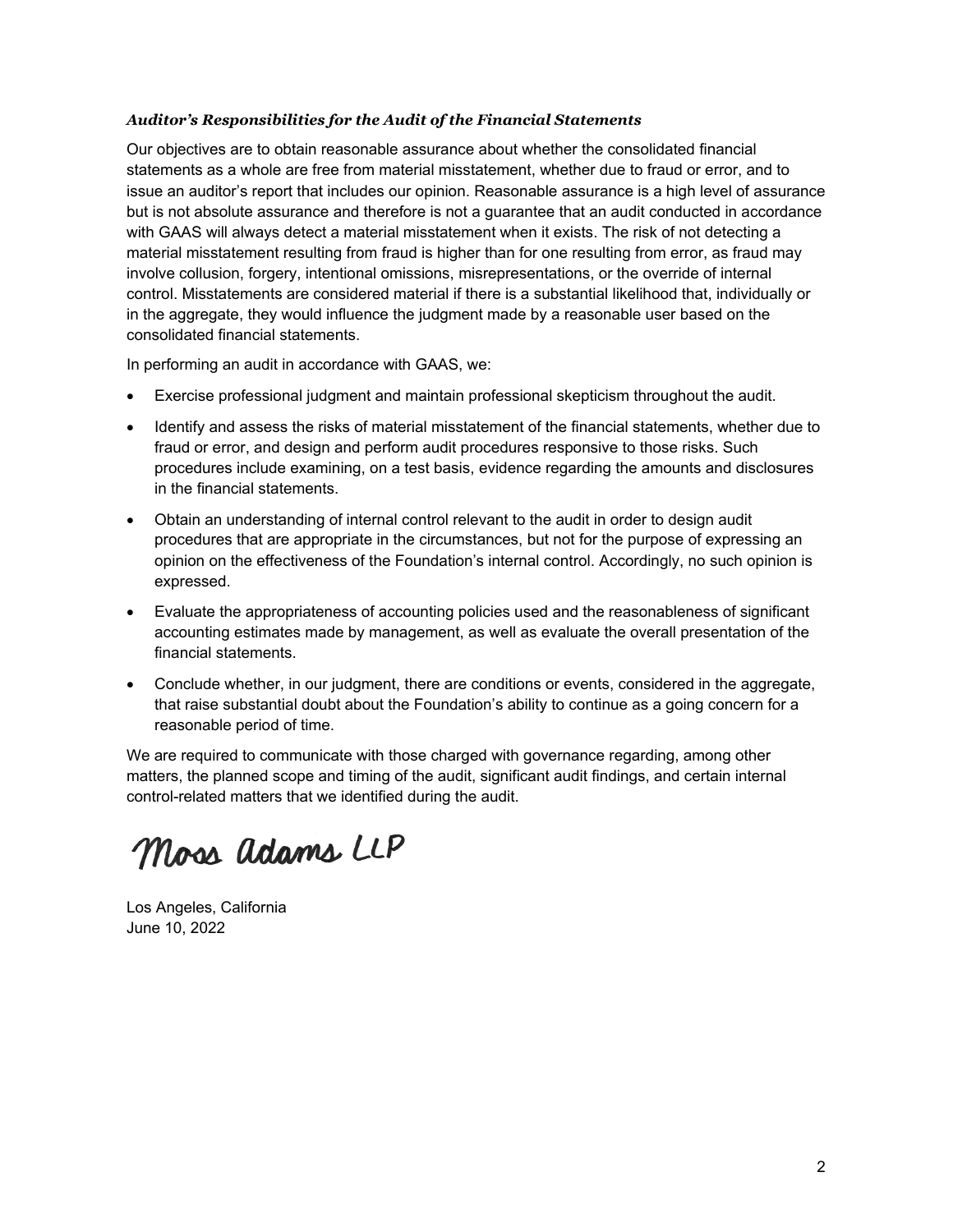### **Jewish Community Foundation of The Jewish Federation Council of Greater Los Angeles Consolidated Statements of Financial Position December 31, 2021 and 2020 (dollar amounts rounded to nearest thousand)**

|                                              | 2021                | 2020                |
|----------------------------------------------|---------------------|---------------------|
| <b>ASSETS</b>                                |                     |                     |
| <b>ASSETS</b>                                |                     |                     |
| Cash and cash equivalents                    | 147,952,000<br>\$   | \$<br>93,513,000    |
| Investments                                  |                     |                     |
| <b>Securities</b>                            | 821,967,000         | 787,346,000         |
| <b>Common Investment Pool</b>                | 512,052,000         | 472,613,000         |
| <b>Strategic Return Fund</b>                 | 45,146,000          | 42,224,000          |
| State of Israel bonds                        | 6,030,000           | 6,479,000           |
| Real estate and partnership interests        | 37,192,000          | 25,537,000          |
| <b>Total investments</b>                     | 1,422,387,000       | 1,334,199,000       |
| Other assets, net                            | 4,949,000           | 10,754,000          |
| <b>Total assets</b>                          | 1,575,288,000<br>\$ | 1,438,466,000<br>\$ |
|                                              |                     |                     |
| <b>LIABILITIES AND NET ASSETS</b>            |                     |                     |
| <b>LIABILITIES</b><br>Grant commitments, net | \$<br>77,632,000    | \$<br>37,890,000    |
| Amounts held in custody for others           | 180,458,000         | 162,219,000         |
| Amounts held with no variance power          | 60,270,000          | 55,471,000          |
| Other payables                               | 2,980,000           | 2,596,000           |
|                                              |                     |                     |
| <b>Total liabilities</b>                     | 321,340,000         | 258,176,000         |
| <b>NET ASSETS</b>                            |                     |                     |
| Without donor restrictions                   |                     |                     |
| <b>Support Foundations</b>                   | 290,142,000         | 264,696,000         |
| <b>Donor Advised Funds</b>                   | 727,285,000         | 700,263,000         |
| Permanent Legacy Fund (board designated)     | 83,137,000          | 76,149,000          |
| Total net assets without donor restrictions  | 1,100,564,000       | 1,041,108,000       |
| With donor restrictions                      | 153,384,000         | 139,182,000         |
| Total net assets                             | 1,253,948,000       | 1,180,290,000       |
| Total liabilities and net assets             | \$1,575,288,000     | \$1,438,466,000     |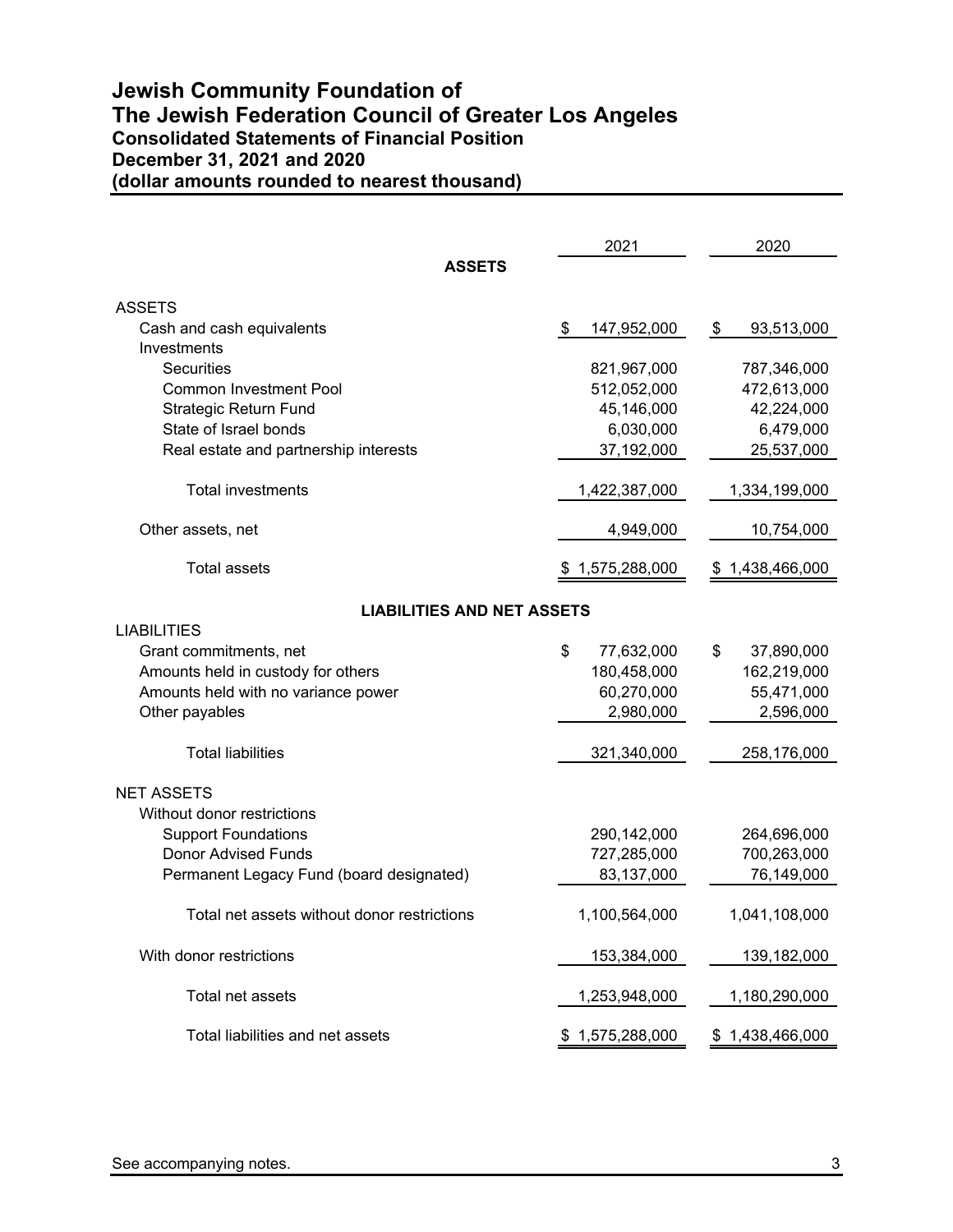### **Jewish Community Foundation of The Jewish Federation Council of Greater Los Angeles Consolidated Statement of Activities and Changes in Net Assets Year Ended December 31, 2021 (dollar amounts rounded to nearest thousand)**

|                                              | <b>Without</b><br><b>Donor</b><br><b>Restrictions</b> | With<br><b>Donor</b><br><b>Restrictions</b> | <b>Total</b>    |
|----------------------------------------------|-------------------------------------------------------|---------------------------------------------|-----------------|
| <b>Public support and corpus gifts</b>       |                                                       |                                             |                 |
| Contributions to:                            |                                                       |                                             |                 |
| <b>Support Foundations</b>                   | \$<br>4,957,000                                       | \$                                          | \$<br>4,957,000 |
| Donor Advised Funds                          | 101,470,000                                           |                                             | 101,470,000     |
| Endowment and other funds                    | 906,000                                               | 2,000,000                                   | 2,906,000       |
| Total public support and corpus gifts        | 107,333,000                                           | 2,000,000                                   | 109,333,000     |
| <b>Revenue and gains</b>                     |                                                       |                                             |                 |
| Investment income, net                       | 113,730,000                                           | 18,344,000                                  | 132,074,000     |
| Other                                        | 1,554,000                                             | 17,000                                      | 1,571,000       |
| Total revenue and gains                      | 115,284,000                                           | 18,361,000                                  | 133,645,000     |
| Net assets released from restrictions        | 6,159,000                                             | (6, 159, 000)                               |                 |
| Total public support, corpus gifts,          |                                                       |                                             |                 |
| revenue and gains                            | 228,776,000                                           | 14,202,000                                  | 242,978,000     |
| <b>Distributions and expenses</b><br>Program |                                                       |                                             |                 |
| Grants and distributions from:               |                                                       |                                             |                 |
| <b>Support Foundations</b>                   | 17,647,000                                            |                                             | 17,647,000      |
| <b>Donor Advised Funds</b>                   | 135,426,000                                           |                                             | 135,426,000     |
| Endowment and other funds                    | 8,515,000                                             |                                             | 8,515,000       |
| <b>Total Grants and distributions</b>        | 161,588,000                                           |                                             | 161,588,000     |
| Support services                             | 7,732,000                                             |                                             | 7,732,000       |
| Total distributions and expenses             | 169,320,000                                           |                                             | 169,320,000     |
| Changes in net assets                        | 59,456,000                                            | 14,202,000                                  | 73,658,000      |
| Net assets, beginning of year                | 1,041,108,000                                         | 139,182,000                                 | 1,180,290,000   |
| Net assets, end of year                      | \$1,100,564,000                                       | \$<br>153,384,000                           | \$1,253,948,000 |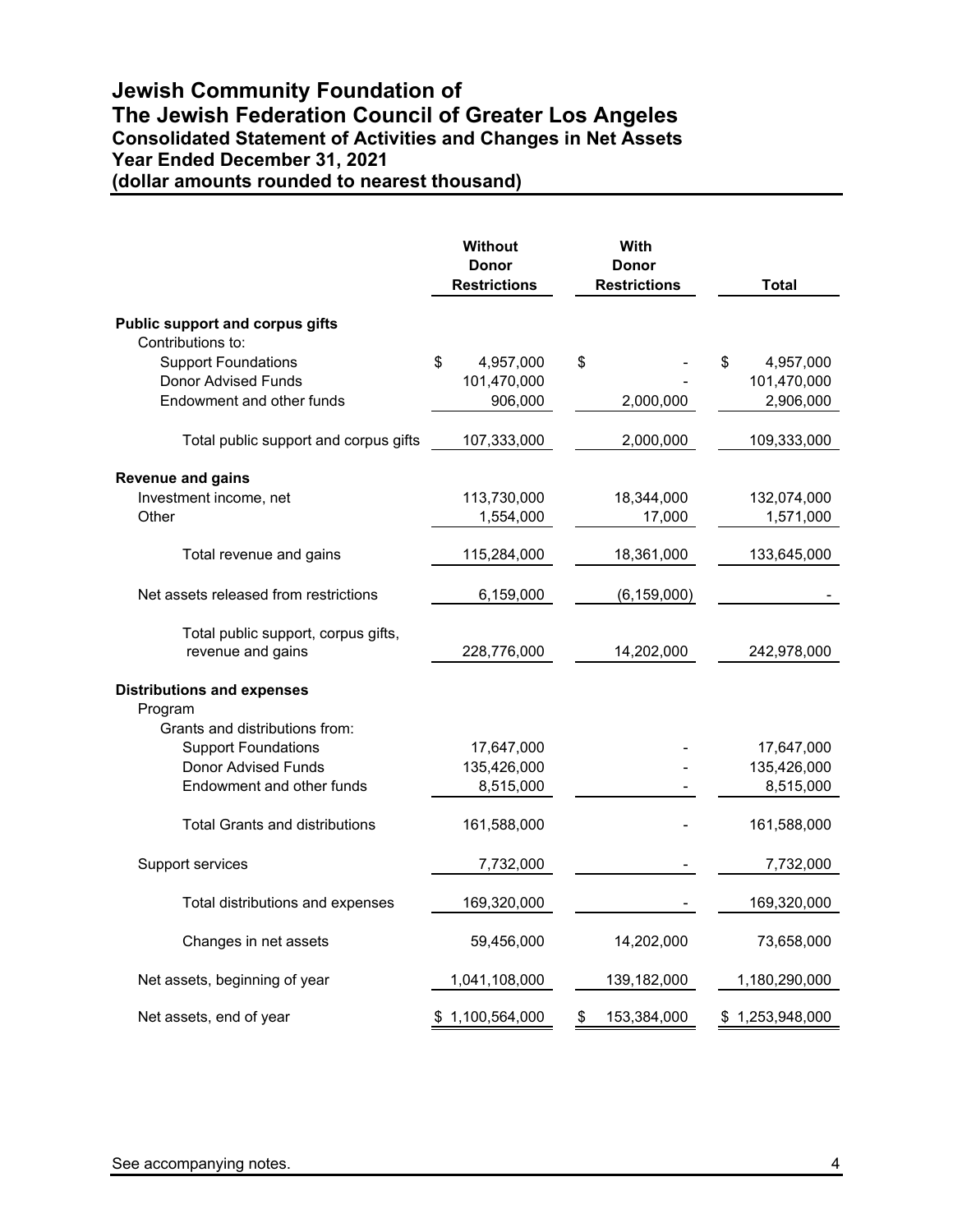### **Jewish Community Foundation of The Jewish Federation Council of Greater Los Angeles Consolidated Statement of Activities and Changes in Net Assets (Continued) Year Ended December 31, 2020 (dollar amounts rounded to nearest thousand)**

|                                                          | <b>Without</b><br><b>Donor</b><br><b>Restrictions</b> | With<br><b>Donor</b><br><b>Restrictions</b> | Total            |
|----------------------------------------------------------|-------------------------------------------------------|---------------------------------------------|------------------|
| <b>Public support and corpus gifts</b>                   |                                                       |                                             |                  |
| Contributions to:                                        |                                                       |                                             |                  |
| <b>Support Foundations</b>                               | \$<br>13,064,000                                      | \$                                          | \$<br>13,064,000 |
| Donor Advised Funds                                      | 77,578,000                                            |                                             | 77,578,000       |
| Endowment and other funds                                | 1,036,000                                             | 5,026,000                                   | 6,062,000        |
| Total public support and corpus gifts                    | 91,678,000                                            | 5,026,000                                   | 96,704,000       |
| <b>Revenue and gains</b>                                 |                                                       |                                             |                  |
| Investment income, net                                   | 90,863,000                                            | 16,184,000                                  | 107,047,000      |
| Other                                                    | 1,322,000                                             |                                             | 1,322,000        |
| Total revenue and gains                                  | 92,185,000                                            | 16,184,000                                  | 108,369,000      |
| Net assets released from restrictions                    | 5,751,000                                             | (5,751,000)                                 |                  |
| Total public support, corpus gifts,<br>revenue and gains | 189,614,000                                           | 15,459,000                                  | 205,073,000      |
| <b>Distributions and expenses</b><br>Program             |                                                       |                                             |                  |
| Grants and distributions from:                           |                                                       |                                             |                  |
| <b>Support Foundations</b>                               | 9,290,000                                             |                                             | 9,290,000        |
| Donor Advised Funds                                      | 91,789,000                                            |                                             | 91,789,000       |
| Endowment and other funds                                | 8,332,000                                             |                                             | 8,332,000        |
| <b>Total Grants and distributions</b>                    | 109,411,000                                           |                                             | 109,411,000      |
| Support services                                         | 7,635,000                                             |                                             | 7,635,000        |
| Total distributions and expenses                         | 117,046,000                                           |                                             | 117,046,000      |
| Changes in net assets                                    | 72,568,000                                            | 15,459,000                                  | 88,027,000       |
| Net assets, beginning of year                            | 968,540,000                                           | 123,723,000                                 | 1,092,263,000    |
| Net assets, end of year                                  | \$1,041,108,000                                       | \$<br>139,182,000                           | \$1,180,290,000  |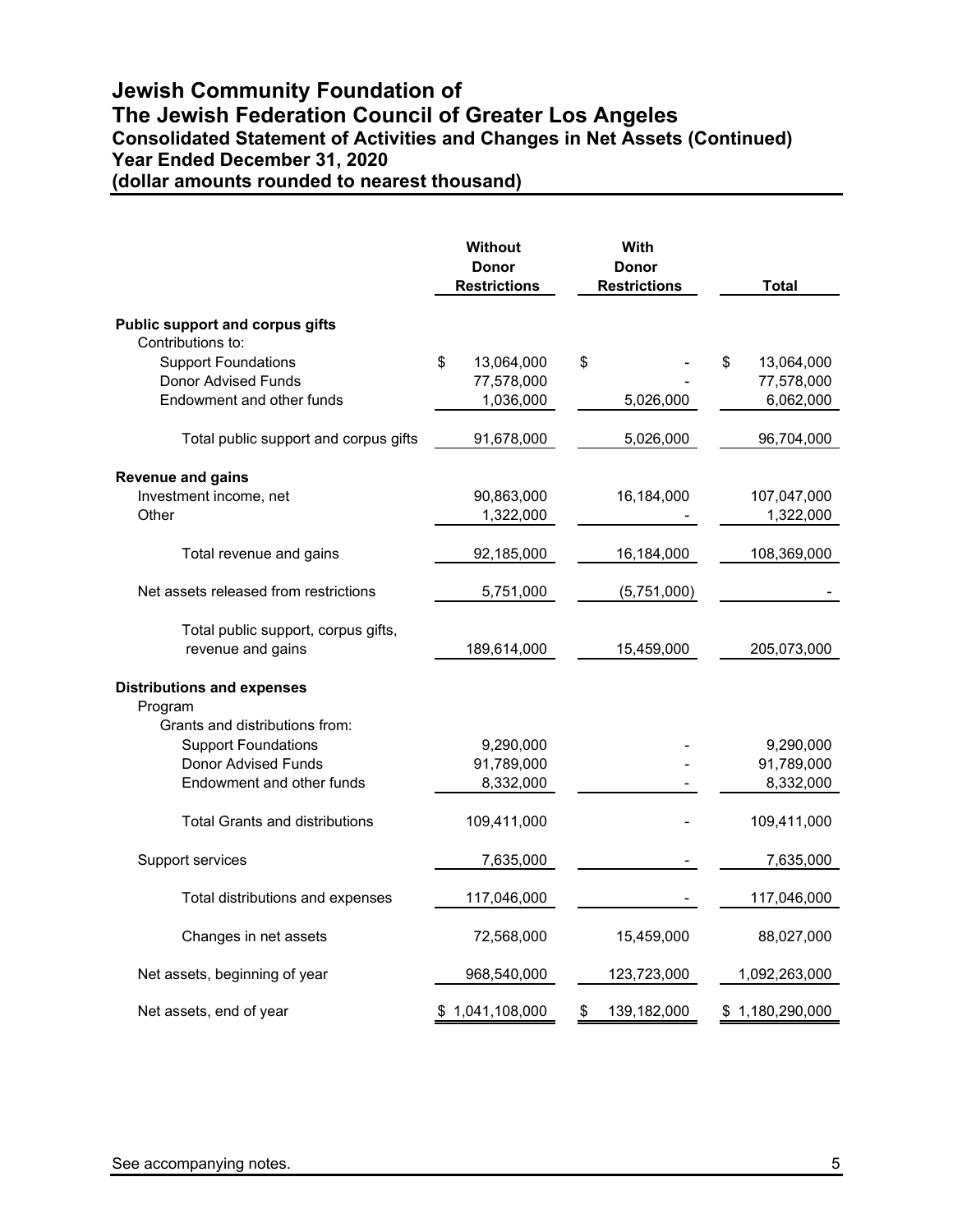### **Jewish Community Foundation of The Jewish Federation Council of Greater Los Angeles Consolidated Statements of Cash Flows Years Ended December 31, 2021 and 2020 (dollar amounts rounded to nearest thousand)**

|                                                   | 2021              | 2020             |
|---------------------------------------------------|-------------------|------------------|
| CASH FLOWS FROM OPERATING ACTIVITIES              |                   |                  |
| Changes in net assets                             | \$<br>73,658,000  | \$<br>88,027,000 |
| Adjustments to reconcile changes in net assets to |                   |                  |
| net cash used in operating activities             |                   |                  |
| Noncash gifts held at end of year                 | (1,626,000)       | (1, 152, 000)    |
| Contributions restricted for long-term investment | (1,404,000)       | (4,384,000)      |
| Net realized and unrealized gains on investments  | (115, 712, 000)   | (84, 896, 000)   |
| Changes in operating assets and liabilities       |                   |                  |
| Other assets                                      | 5,432,000         | 975,000          |
| <b>Grant commitments</b>                          | 39,742,000        | (4,988,000)      |
| Amounts held in custody for others                | (1,429,000)       | (4,574,000)      |
| Amounts held with no variance power               | (1,857,000)       | (2,709,000)      |
| Other payables                                    | 384,000           | (52,000)         |
| Net cash used in operating activities             | (2,812,000)       | (13,753,000)     |
|                                                   |                   |                  |
| CASH FLOWS FROM INVESTING ACTIVITIES              |                   |                  |
| Proceeds from sales of investments                | 768,804,000       | 696,437,000      |
| Purchases of investments                          | (712, 957, 000)   | (679, 880, 000)  |
|                                                   |                   |                  |
| Net cash provided by investing activities         | 55,847,000        | 16,557,000       |
| CASH FLOWS FROM FINANCING ACTIVITIES              |                   |                  |
| Contributions restricted for long-term investment | 1,404,000         | 4,384,000        |
|                                                   |                   |                  |
| Net cash provided by financing activities         | 1,404,000         | 4,384,000        |
|                                                   |                   |                  |
| Net change in cash and cash equivalents           | 54,439,000        | 7,188,000        |
| Cash and cash equivalents, beginning of year      | 93,513,000        | 86,325,000       |
|                                                   |                   |                  |
| Cash and cash equivalents, end of year            | 147,952,000<br>\$ | 93,513,000<br>\$ |
| SUPPLEMENTAL CASH FLOW INFORMATION                |                   |                  |
| Noncash gifts                                     | 36,156,000<br>\$  | 19,744,000<br>\$ |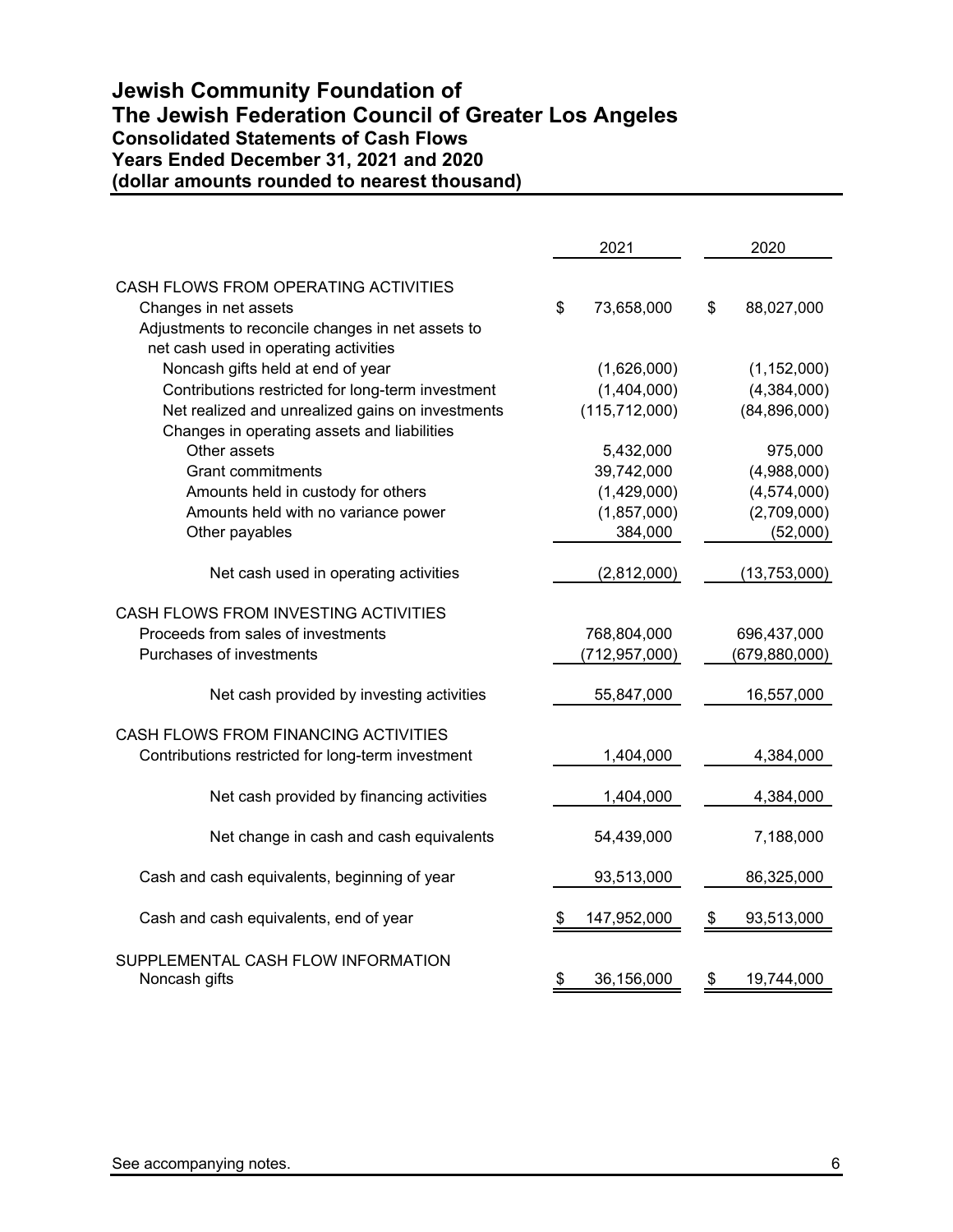### **Note 1 – Nature of Operations**

The Jewish Community Foundation of the Jewish Federation Council of Greater Los Angeles (the "Foundation") is a California nonprofit corporation organized solely for charitable purposes. The sole member of the Foundation is the Jewish Federation Council of Greater Los Angeles ("JFC"). The accompanying consolidated financial statements do not include the accounts of JFC in as much as it is the intent of their respective Boards to operate the Foundation and JFC independently of one another.

The Foundation maintains the books and records for 34 support foundations, which are consolidated with the Foundation for financial reporting purposes. The Board of Directors of each support foundation includes a majority of Foundation-appointed members and a minority of family-appointed members. All significant intercompany balances and transactions have been eliminated in the consolidated financial statements. The Foundation and its support foundations are collectively referred to herein as the Foundation.

### **Note 2 – Summary of Significant Accounting Policies**

**Basis of presentation** – The accompanying consolidated financial statements are prepared under the accrual basis of accounting in accordance with accounting principles generally accepted in the United States of America and in accordance with the provisions of the Financial Accounting Standards Board (FASB) Accounting Standards Codification (ASC) 958, *Not-for-Profit Entities.* Net assets, revenues, gains, and losses are classified based on the existence or absence of donor-imposed restrictions. Accordingly, net assets and changes therein are classified and reported as follows:

 *Net Assets Without Donor Restrictions* – Net assets available for use in general operations, subject to designations below, and not subject to donor restrictions.

The Foundation has three components within net assets without donor restrictions: Support Foundations, Donor Advised Funds, and the Permanent Legacy Fund ("PLF").

- Support Foundations (Note 9) are separate, non-profit, charitable corporations funded and named by the donor that support the broad charitable purposes of the Foundation. All grants are approved by the Board of Directors of the respective support foundation and disbursed by the support foundation.
- Donor Advised Funds are gifts to the Foundation without donor restrictions; however, the donor retains the right to recommend grants to organizations that support the broad charitable purposes of the Foundation.
- The PLF (Note 8) is a board-designated endowment. Annually, the Board of Trustees of the Foundation appropriates the amount to be spent from the PLF using Board-adopted spending policies.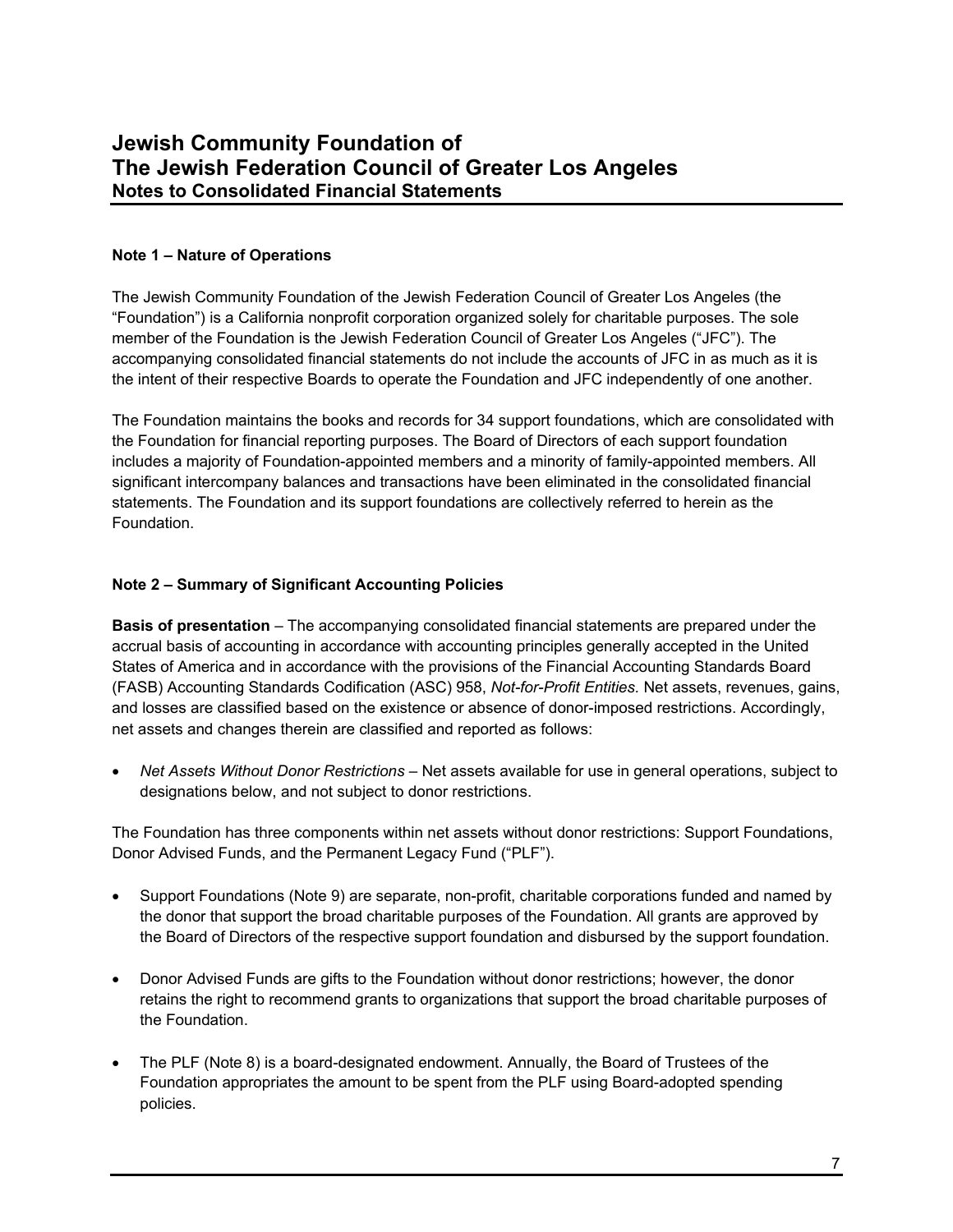### **Note 2 – Summary of Significant Accounting Policies (continued)**

*Net Assets With Donor Restrictions* – Net assets subject to donor-imposed restrictions. Some donorimposed restrictions are temporary in nature, such as those that will be met by the passage of time or other events specified by the donor. Such donor-imposed restrictions are released when a restriction expires; that is, when the stipulated time has elapsed, when the stipulated purpose for which the resource was restricted has been fulfilled, or both. Other donor-imposed restrictions are perpetual in nature, where the donor stipulates that resources be maintained in perpetuity.

**Cash and cash equivalents** – Cash and cash equivalents include cash on-hand and investments with original maturities at their purchase date of three months or less. The carrying value approximates fair value because of the short maturity of those instruments.

**Bequests** – The Foundation has been named as a beneficiary in numerous wills. Such bequests are not recognized as public support by the Foundation until the earlier of receipt of the assets or confirmation that such bequests are irrevocable.

**Grant commitments** – Grant commitments are grants that have been approved by the Board of Trustees before year-end for a specific program or project and those for which the Board of Trustees, through its by-laws, has approved, but the specific program or project is yet to be determined. Grant commitments to be paid in subsequent years are reported at their net present value using a present value technique, determined using risk-free interest rates applicable for the year in which the grant commitment was first made. These rates ranged from 0.10% to 2.51% at December 31, 2021, and ranged from 0.10% to 2.63% at December 31, 2020.

**Investments** – Investments consist of money market funds; mutual funds (including fixed income and equity funds); U.S. and international common and preferred stock; U.S. government, municipal, corporate, and international bonds; and other holdings, comprised of non-publicly traded investments. Investments are reported at fair value under a hierarchy which prioritizes the inputs in fair value measurements (Note 3).

The Foundation's investments in mutual funds are valued at the net asset value of shares held. In general, there are no restrictions as to the redemption of these funds, nor does the Foundation have any contractual obligations to further invest in any of these funds. In addition, these funds have daily or monthly liquidity with trades settling between one and three days. Mutual funds are reported by investment asset class (e.g., equity or fixed income) in the tables of Note 3. Investments in U.S. and international common stock and preferred stock are valued using quoted market prices reported on the active market upon which the individual securities are traded. The fair value of the fixed income securities is determined based on valuations provided by independent pricing services, which use multiple valuation techniques that incorporate available market information and proprietary valuation models, which consider market characteristics, such as benchmark yield curve, credit spreads, estimated default rates, and other security features.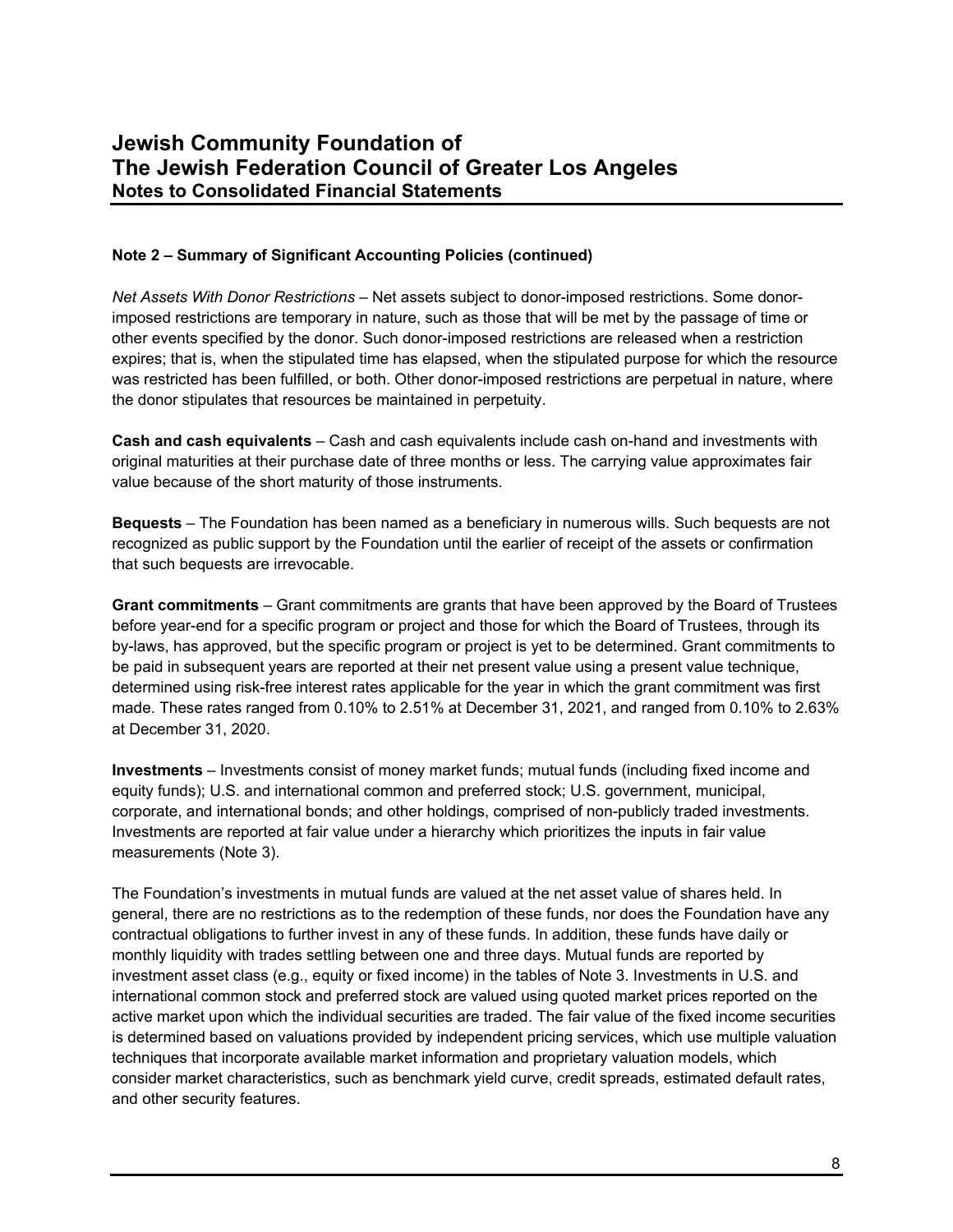### **Note 2 – Summary of Significant Accounting Policies (continued)**

For the Common Investment Pool, Strategic Return Fund, and other investments (Note 3), the Foundation considers investments in asset classes other than public equity and fixed income to be alternative investment strategies ("Alternative Investments"). These investments include hedge funds, private equity investments, and other limited partnership interests such as real estate partnerships. The Foundation also considers inflation-hedging investments such as commodities and infrastructure-related investments to be Alternative Investments due to their low correlation with other investment asset classes. Investments that are not readily marketable are carried at fair value, which is determined in good faith by the Foundation, based on relevant factors such as the most recent communications with representatives of the companies that manage the investments.

The Foundation uses net asset value (NAV) as a practical expedient to determine the fair value of alternative investments which (a) do not have a readily determinable fair value, and (b) either have the attributes of an investment company or prepare their financial statements consistent with the measurement principles of an investment company. If the NAV of the investment obtained from the fund manager is not as of the Foundation's measurement date or is not calculated in a manner consistent with the specialized accounting guidance for investment companies, the Foundation considers whether an adjustment to the most recent NAV is necessary. Because of the inherent uncertainty of valuations, these amounts may differ materially from values that would be realized if the investments were sold.

Investment income is reported in the consolidated statements of activities and changes in net assets as either increases or decreases in net assets without donor restrictions unless their use is restricted by donor stipulations or by law. Net changes in unrealized gains (losses) on investments are reported in investment income, net, in the consolidated statements of activities and changes in net assets.

Investments are monitored by the Foundation's Investment Committee and made in a manner consistent with policies and guidelines established by the Investment Committee and approved by the Board of Trustees. In addition to market risks, the Foundation is exposed to credit loss for the amount of the investments in the event of nonperformance by the other parties to the investment transactions. However, nonperformance by the counterparties is not anticipated.

**Amounts held in custody for others** – Amounts held in custody for others represents resources received from nonprofit organizations that desire to have the Foundation provide investment management services for those other organizations' endowment or reserve funds. A liability is recorded at the estimated fair value of assets deposited with the Foundation by those nonprofit organizations. Resources are generally invested in the Common Investment Pool (Note 3). At December 31, 2021 and 2020, the Foundation held in custody \$114,988,000 and \$105,867,000, respectively, for JFC, a related organization.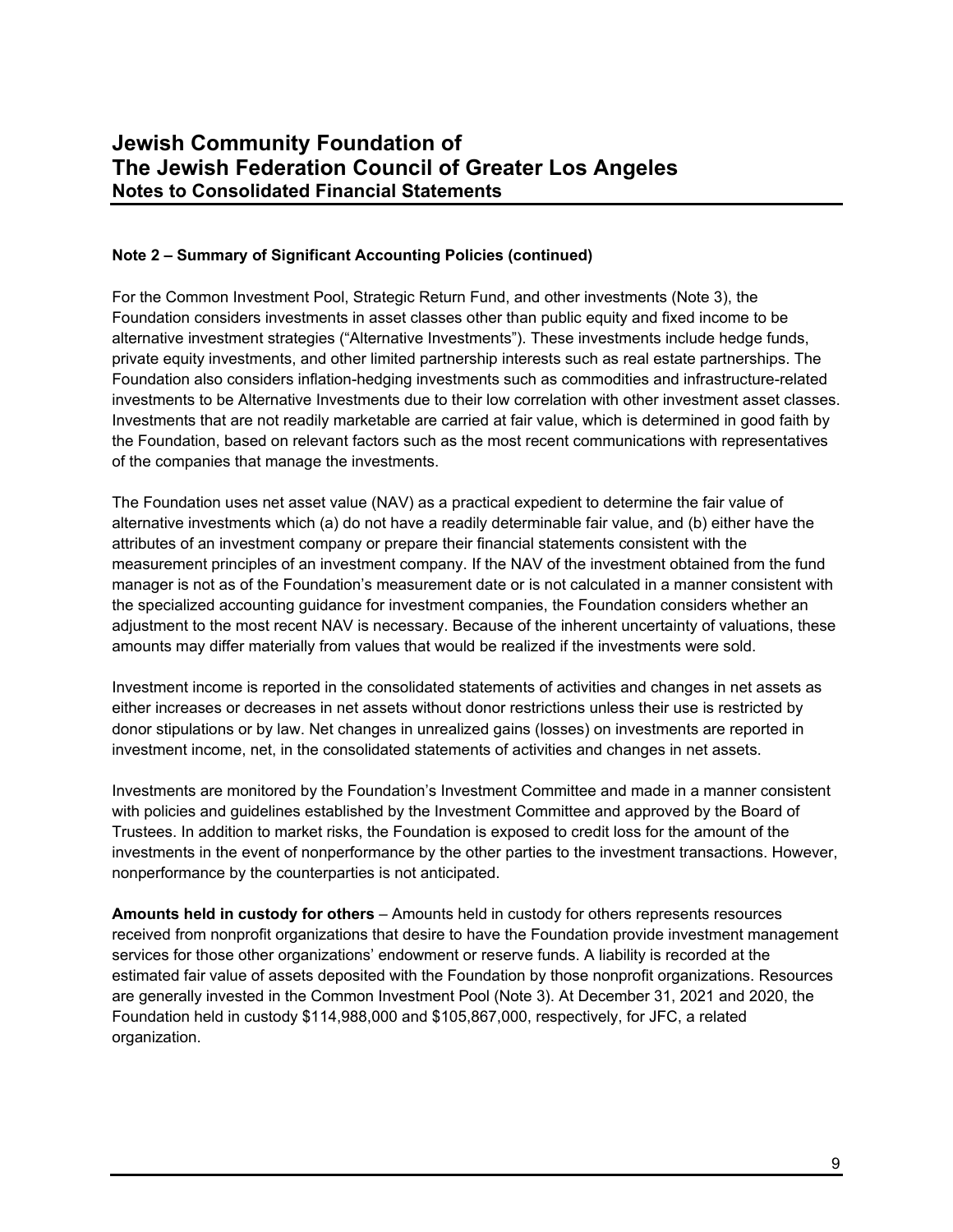### **Note 2 – Summary of Significant Accounting Policies (continued)**

**Amounts held with no variance power** – Amounts held with no variance power are resources received by the Foundation in which the Foundation does not have the unilateral power to direct the use of the resources without the approval of the resource provider, such as when a donor names a specific agency as beneficiary and does not give the Foundation the ability to change the beneficiary. Resources received for which the Foundation does not have variance power are generally invested in the Common Investment Pool (Note 3) and shown as a liability in the consolidated statements of financial position.

**Revenue recognition** – Contributions are recognized as revenue when received or unconditionally promised. Unconditional promises to give that are expected to be collected in future years are recognized when the promise is made at fair value based on discounted cash flows. Amortization of the discounts is included in contributions. There were no receivables for unconditional promises to give at December 31, 2021 and 2020. Contributions of assets other than cash are recorded at their estimated fair value. Real estate contributed is recorded at fair value using a current appraisal on the date of the gift and is generally made available for sale as soon as practicable. Contributions of public stock are recorded at the mean of the quoted market price on the date of receipt of donation. Conditional promises to give are not recorded until the conditions are substantially met. An allowance for estimated uncollectible contributions receivable will be recorded based on management's judgment and analysis of the creditworthiness of the donors, past collection experience, and other relevant factors. Accounts are written off against the allowance when deemed uncollectible.

**Use of estimates** – The preparation of financial statements in conformity with generally accepted accounting principles in the United States (U.S. GAAP) requires management to make estimates and assumptions that affect the reported amounts of assets and liabilities and disclosure of contingent assets and liabilities at the date of the consolidated financial statements and the reported amounts of revenues and expenses during the reporting period. Actual results could differ from those estimates.

**Income taxes** – The Foundation and its support foundations are public charities and are exempt from federal income and California franchise taxes under Section 501(c)(3) of the Internal Revenue Code and corresponding California Revenue and Taxation Code sections. The Foundation and its support foundations do not have any material uncertain tax positions. The Foundation and its support foundations file information organization returns in the United States federal jurisdiction and with the Franchise Tax Board in the State of California.

**Concentration of credit risk** – The Foundation maintains commercial accounts in various banks. Accounts at each bank are insured by the Federal Deposit Insurance Corporations (FDIC) up to \$250,000. At December 31, 2021 and 2020, the Foundation had amounts that were in excess of the FDIC insurance limits. The Foundation performs ongoing evaluations of commercial banks to limit its concentration of credit risk exposure.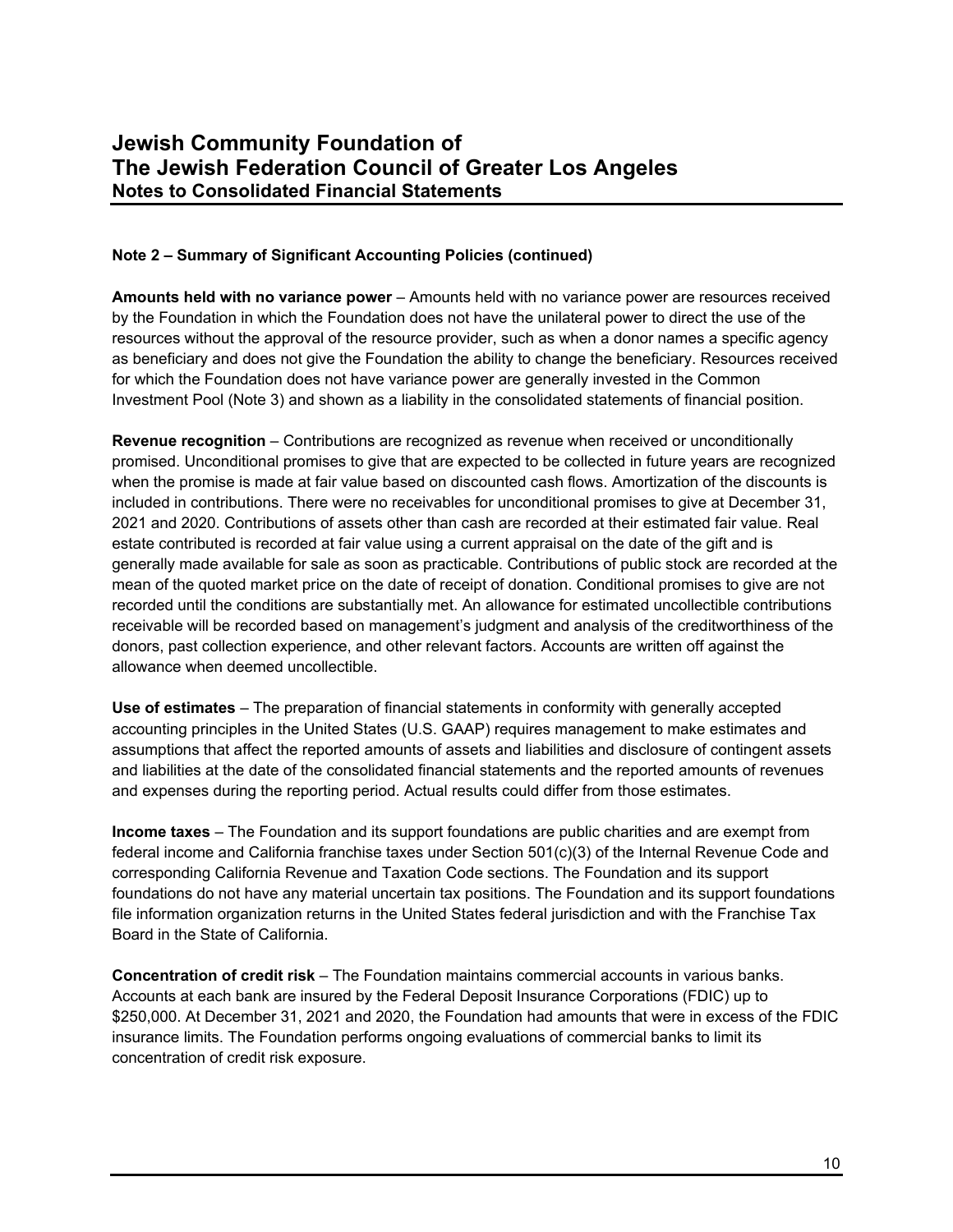### **Note 2 – Summary of Significant Accounting Policies (continued)**

**Subsequent events** – The Foundation has evaluated subsequent events through June 10, 2022, the date the consolidated financial statements were issued.

### **Note 3 – Investments**

ASC 820, *Fair Value Measurements*, defines fair value, establishes a framework for measuring fair value under generally accepted accounting principles, and enhances disclosure about fair value measurements. Fair value is defined as the exchange price that would be received for an asset or paid to transfer a liability (an exit price) in the principal or most advantageous market for the asset or liability in an orderly transaction between market participants on the measurement date. Valuation techniques used to measure fair value must maximize the use of observable inputs and minimize the use of unobservable inputs. The standard describes how to measure fair value based on a three-level hierarchy of inputs, of which the first two are considered observable and the last unobservable.

Level I: Quoted prices in active markets for identical assets or liabilities.

Level II: Inputs other than Level I that are observable, either directly or indirectly, such as quoted prices for similar assets or liabilities; quoted prices in markets that are not active; or other inputs that are observable or can be corroborated by observable market data for substantially the full term of the assets or liabilities.

Level III: Unobservable inputs that are supported by little or no market activity and that are significant to the fair value of the assets or liabilities.

Some fixed income securities, such as corporate bonds, do not trade regularly and are classified as Level II securities; fair value may be estimated by independent pricing services based on the prices of similar securities. Securities measured using NAV per share (or equivalent) as a practical expedient include equity securities, hedge funds, and private equity investments. NAV amounts provided by fund managers are adjusted for receipts and disbursements of cash and securities to the most recently available NAV date.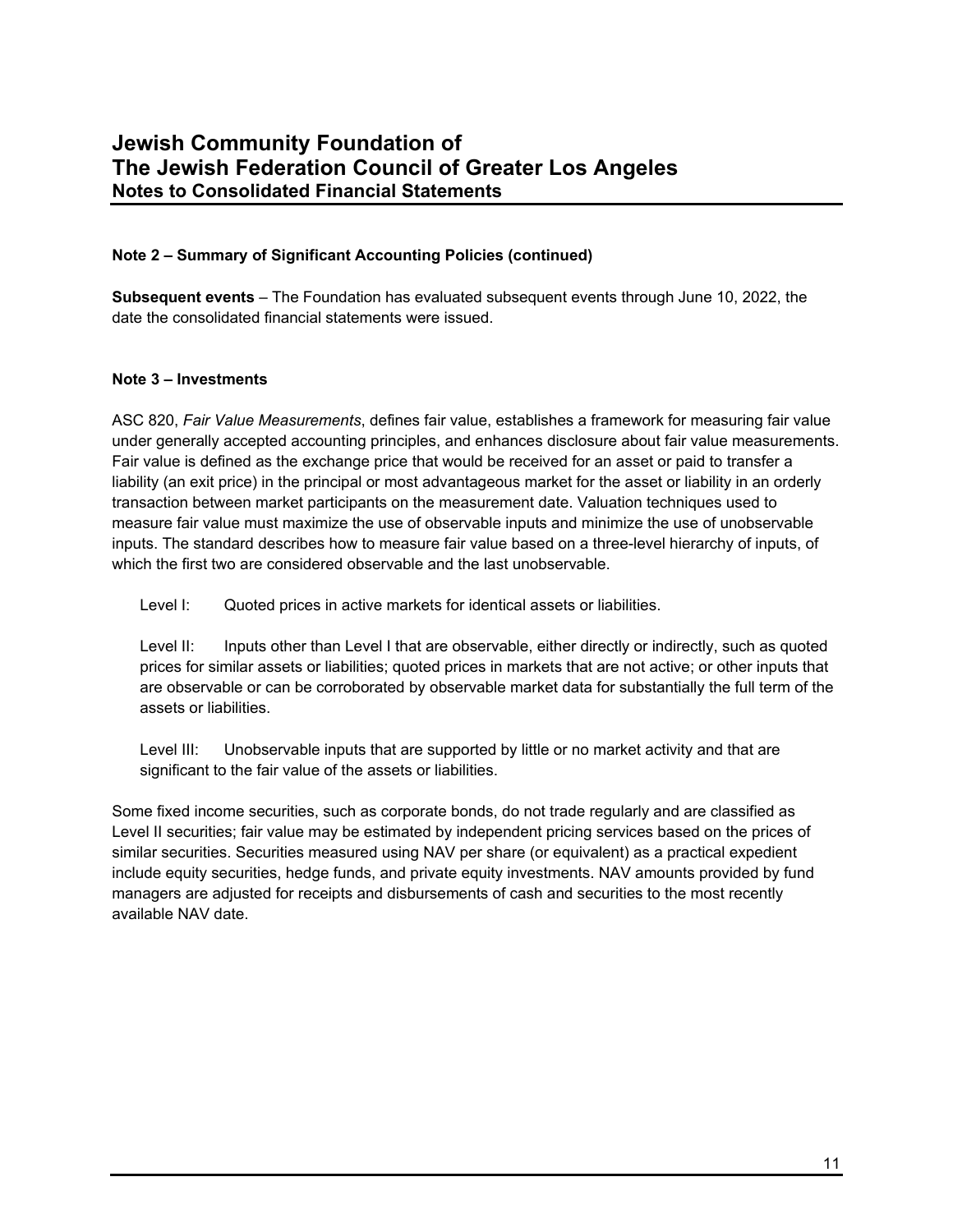#### **Note 3 – Investments (continued)**

The following table presents the Foundation's assets measured at fair value as of December 31, 2021:

|                           |    | Level I       | Level II         | Level III       | <b>Assets</b><br><b>Measured</b><br><b>Using Net</b><br><b>Asset Value</b><br>(or Equivalent) | Total               |
|---------------------------|----|---------------|------------------|-----------------|-----------------------------------------------------------------------------------------------|---------------------|
| Cash and cash equivalents | \$ | 3,370,000     | \$               | \$              | \$                                                                                            | 3,370,000           |
| Equity                    |    |               |                  |                 |                                                                                               |                     |
| Domestic                  |    | 514,547,000   |                  | 1,465,000       | 60,972,000                                                                                    | 576,984,000         |
| International             |    | 297,494,000   |                  | 960,000         |                                                                                               | 298,454,000         |
| Fixed income              |    |               |                  |                 |                                                                                               |                     |
| Domestic                  |    | 431,276,000   | 17,467,000       |                 | 10,145,000                                                                                    | 458,888,000         |
| International             |    | 2,996,000     | 731,000          |                 | 18,127,000                                                                                    | 21,854,000          |
| Alternative investments   |    |               |                  |                 |                                                                                               |                     |
| Hedge funds               |    |               |                  |                 | 18,991,000                                                                                    | 18,991,000          |
| Private equity            |    |               |                  |                 | 27,066,000                                                                                    | 27,066,000          |
| Inflation-hedging         |    | 1,036,000     |                  |                 |                                                                                               | 1,036,000           |
| Real estate               |    |               |                  | 7,497,000       | 2,217,000                                                                                     | 9,714,000           |
| State of Israel bonds     |    |               | 6,030,000        |                 |                                                                                               | 6,030,000           |
| <b>Total investments</b>  | S  | 1,250,719,000 | \$<br>24,228,000 | \$<br>9,922,000 | \$<br>137,518,000                                                                             | \$<br>1,422,387,000 |

The following table presents the Foundation's assets measured at fair value as of December 31, 2020:

|                           | Level I             |     | Level II   | Level III        | <b>Assets</b><br><b>Measured</b><br><b>Using Net</b><br><b>Asset Value</b><br>(or Equivalent) | Total               |
|---------------------------|---------------------|-----|------------|------------------|-----------------------------------------------------------------------------------------------|---------------------|
| Cash and cash equivalents | \$<br>5,016,000     | \$  |            | \$               | \$                                                                                            | \$<br>5,016,000     |
| Equity                    |                     |     |            |                  |                                                                                               |                     |
| Domestic                  | 452,711,000         |     |            | 1,395,000        | 44,161,000                                                                                    | 498,267,000         |
| International             | 252,452,000         |     |            | 960,000          | 11,100,000                                                                                    | 264,512,000         |
| Fixed income              |                     |     |            |                  |                                                                                               |                     |
| Domestic                  | 448,054,000         |     | 16,633,000 |                  | 24,021,000                                                                                    | 488,708,000         |
| International             | 10,322,000          |     | 1,007,000  |                  | 13,430,000                                                                                    | 24,759,000          |
| Alternative investments   |                     |     |            |                  |                                                                                               |                     |
| Hedge funds               |                     |     |            |                  | 24,297,000                                                                                    | 24,297,000          |
| Private equity            |                     |     |            |                  | 13,325,000                                                                                    | 13,325,000          |
| Inflation-hedging         | 899,000             |     |            |                  |                                                                                               | 899,000             |
| Real estate               |                     |     |            | 7,937,000        |                                                                                               | 7,937,000           |
| State of Israel bonds     |                     |     | 6,479,000  |                  |                                                                                               | 6,479,000           |
| Total investments         | \$<br>1,169,454,000 | \$. | 24,119,000 | \$<br>10,292,000 | \$<br>130,334,000                                                                             | \$<br>1,334,199,000 |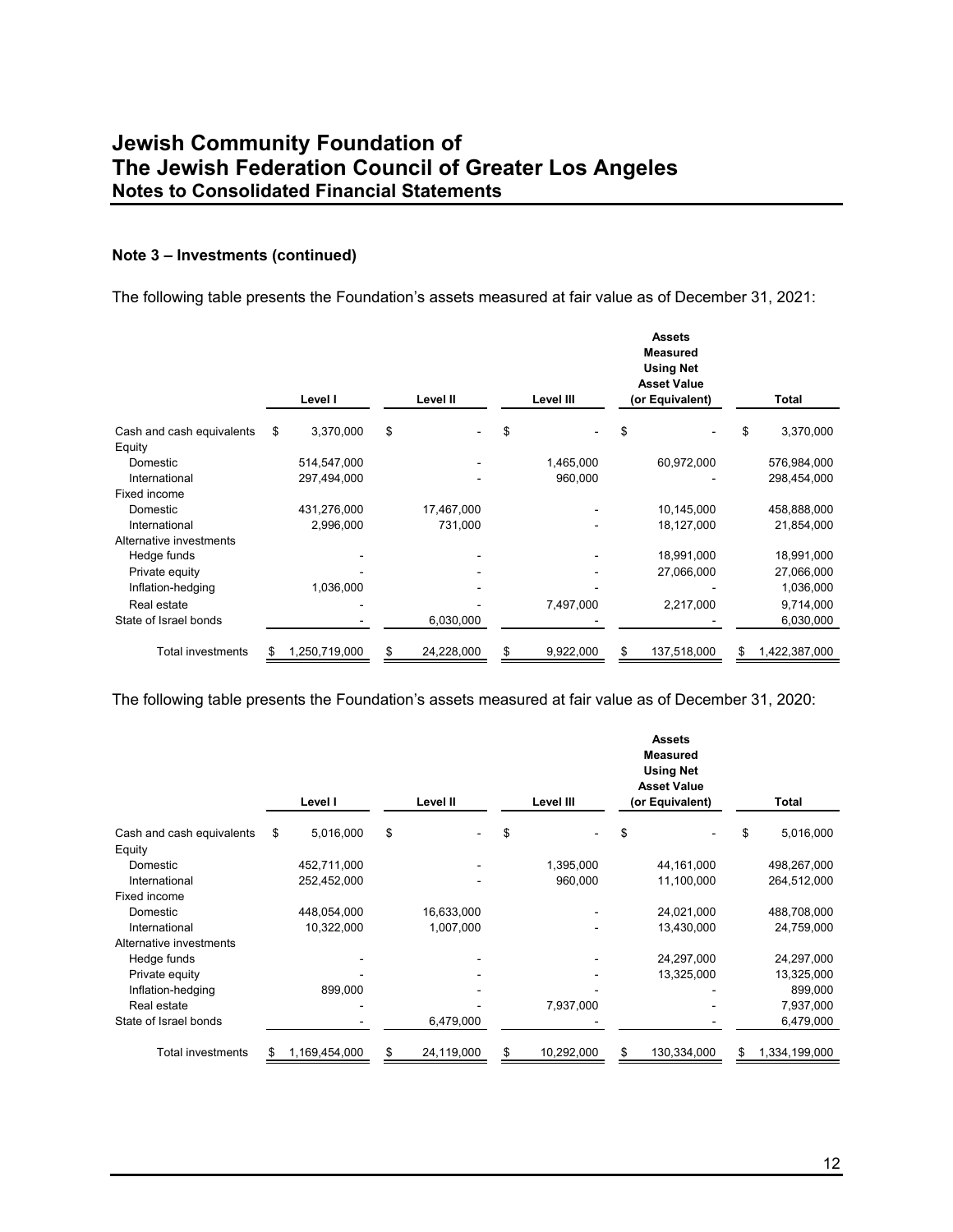#### **Note 3 – Investments (continued)**

The investment goals of the Foundation are to maintain or grow its asset size and spending power in real (inflation-adjusted) terms with risk at a level appropriate to the Foundation's program objectives. The Foundation diversifies its investments among various financial instruments and asset categories, and uses multiple investment strategies. As a general practice, except for certain support foundations' holdings and government obligations, nearly all financial assets of the Foundation are managed by external investment management firms selected by the Foundation. All financial assets of the Foundation are held in custody by a major commercial bank, except for assets invested with partnerships, real estate, and State of Israel bonds.

At December 31, 2021 and 2020, approximately 89% of the Foundation's investments for both years were publicly traded equities and mutual funds, which are listed on national exchanges; treasury and agency bonds of the U.S. government; and investment grade corporate bonds for which active trading markets exist.

In 2021, the Foundation had contributions, measured at fair value, of Level III domestic equities of \$3,260,000, Level III real estate partnership interests of \$273,000, and other Level III real estate assets of \$40,000. In 2020, the Foundation had no contributions of Level III assets. The Foundation had sale proceeds from Level III domestic equities of \$3,574,000 in 2021, including a realized gain of \$342,000 related to one asset. There were no significant transfers into or out of Level III of the fair value hierarchy during 2021 or 2020.

|                                       | Fair Value as of December 31, |                  | <b>Valuation</b>                                 | Unobservable                                                      |                    |
|---------------------------------------|-------------------------------|------------------|--------------------------------------------------|-------------------------------------------------------------------|--------------------|
|                                       | 2021                          | 2020             | <b>Techniques</b>                                | Inputs                                                            | Range              |
| Domestic equity                       | \$<br>1,465,000               | \$<br>1,395,000  | Market approach                                  | Market comparable rate<br>Discount rate                           | $N/A^*$<br>$N/A^*$ |
| International equity                  | 960,000                       | 960.000          | Company<br>Valuation or<br>Market<br>Comparables | Company<br>Financials or<br><b>General Partners'</b><br>Estimates | $N/A^*$            |
| Real estate and partnership interests | 7.497.000                     | 7.937.000        | Income approach                                  | Capitalization rate<br>Discount rate                              | $N/A^*$<br>$N/A^*$ |
|                                       | 9,922,000                     | \$<br>10,292,000 |                                                  |                                                                   |                    |

The following table includes quantitative information about Level III investments included in the preceding tables, including the range of significant unobservable inputs used in the fair value measurement*:* 

\*Not included due to the wide range of possible values given the diverse nature of underlying investments.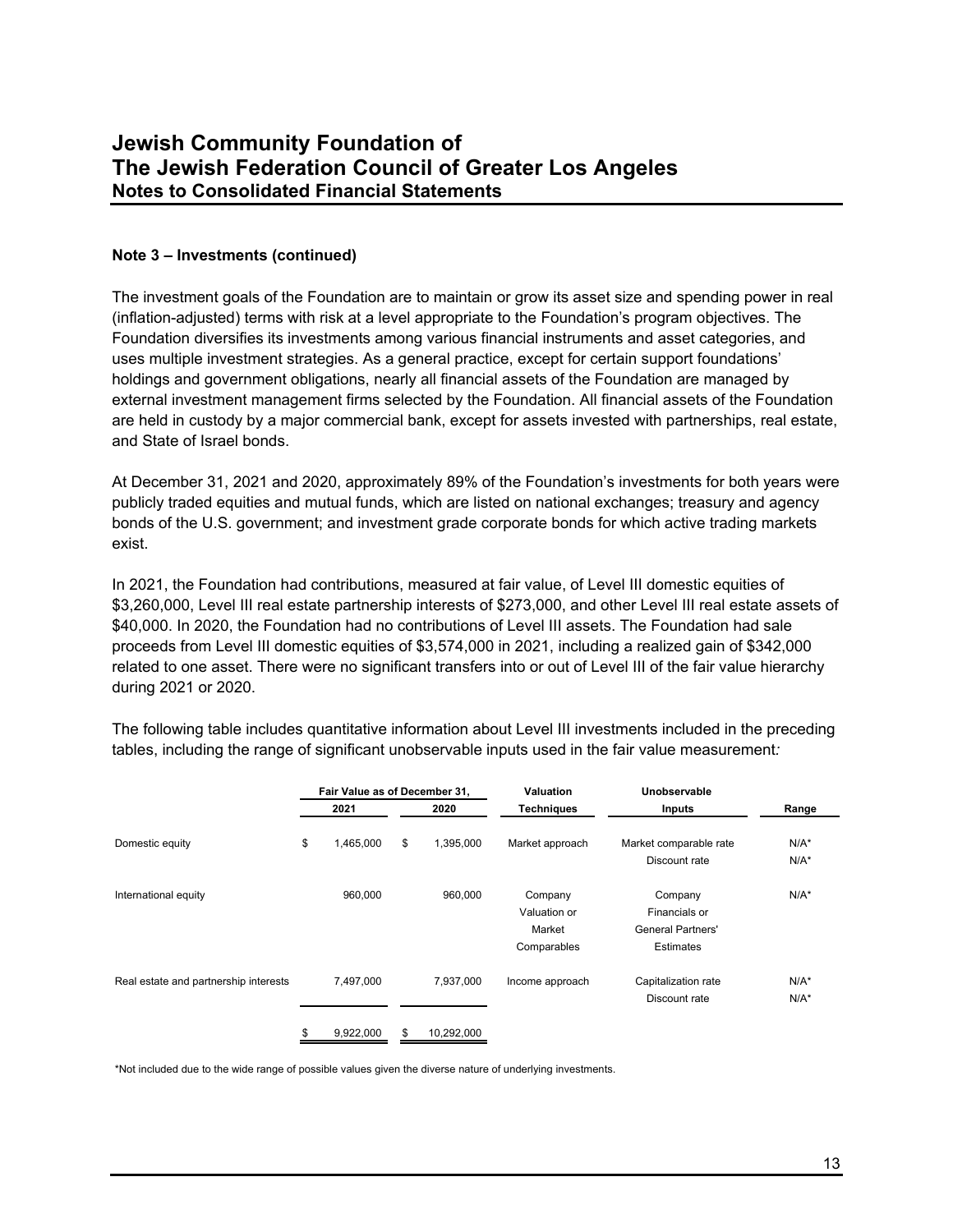### **Note 3 – Investments (continued)**

The following table summarizes characteristics of the Foundation's investments measured using NAV at December 31, 2021:

|                 | <b>Strategy</b>                                                                            |    | <b>Fair Value</b> | # of<br><b>Funds</b> | Remaining<br>Life |    | Amount<br>of Unfunded<br><b>Commitments</b> | <b>Timing to</b><br><b>Draw Down</b><br><b>Commitments</b> | Redemption<br><b>Terms and Restrictions</b>                                        |
|-----------------|--------------------------------------------------------------------------------------------|----|-------------------|----------------------|-------------------|----|---------------------------------------------|------------------------------------------------------------|------------------------------------------------------------------------------------|
| Domestic equity | Long-short US equity fund                                                                  | \$ | 60,972,000        | $\mathbf{1}$         | N/A               |    | None                                        | None                                                       | Annual<br>60 days notice<br>20% fund level gate                                    |
| Fixed income    | High-yield, credit, and<br>multi-strategy funds                                            |    | 28,272,000        | 6                    | Through 2025      | \$ | 1,660,000                                   | 2023                                                       | Monthly to cannot redeem<br>30 to 90 days notice<br>Restrictions vary by fund      |
| Hedge funds     | Long-short and multi-<br>strategy funds                                                    |    | 18,991,000        | 8                    | N/A               |    | None                                        | None                                                       | Monthly to over 1 year<br>30 days to 12 months notice<br>Restrictions vary by fund |
| Private equity  | Opportunistic real estate,<br>US/international funds of funds,<br>and multi-strategy funds |    | 27,066,000        | 12                   | Through 2032      |    | \$11,745,000                                | 2025                                                       | Cannot redeem                                                                      |
| Real estate     | Commercial real estate<br>partnership interests                                            |    | 2,217,000         | $\mathbf{1}$         | N/A               | \$ | ٠                                           | None                                                       | Monthly<br>2 days notice<br>2% fund level gate                                     |
| Total           |                                                                                            | S. | 137,518,000       | 28                   |                   | S  | 13,405,000                                  |                                                            |                                                                                    |

Although the Foundation uses its best judgment in estimating the fair value of investments, there are inherent limitations in any estimation technique. Therefore, the values presented herein are not necessarily indicative of the amount that the Foundation could realize in a current transaction. Future confirming events could affect the estimates of fair value and could be material to the consolidated financial statements. These events could also affect the amount realized upon liquidation of the investments.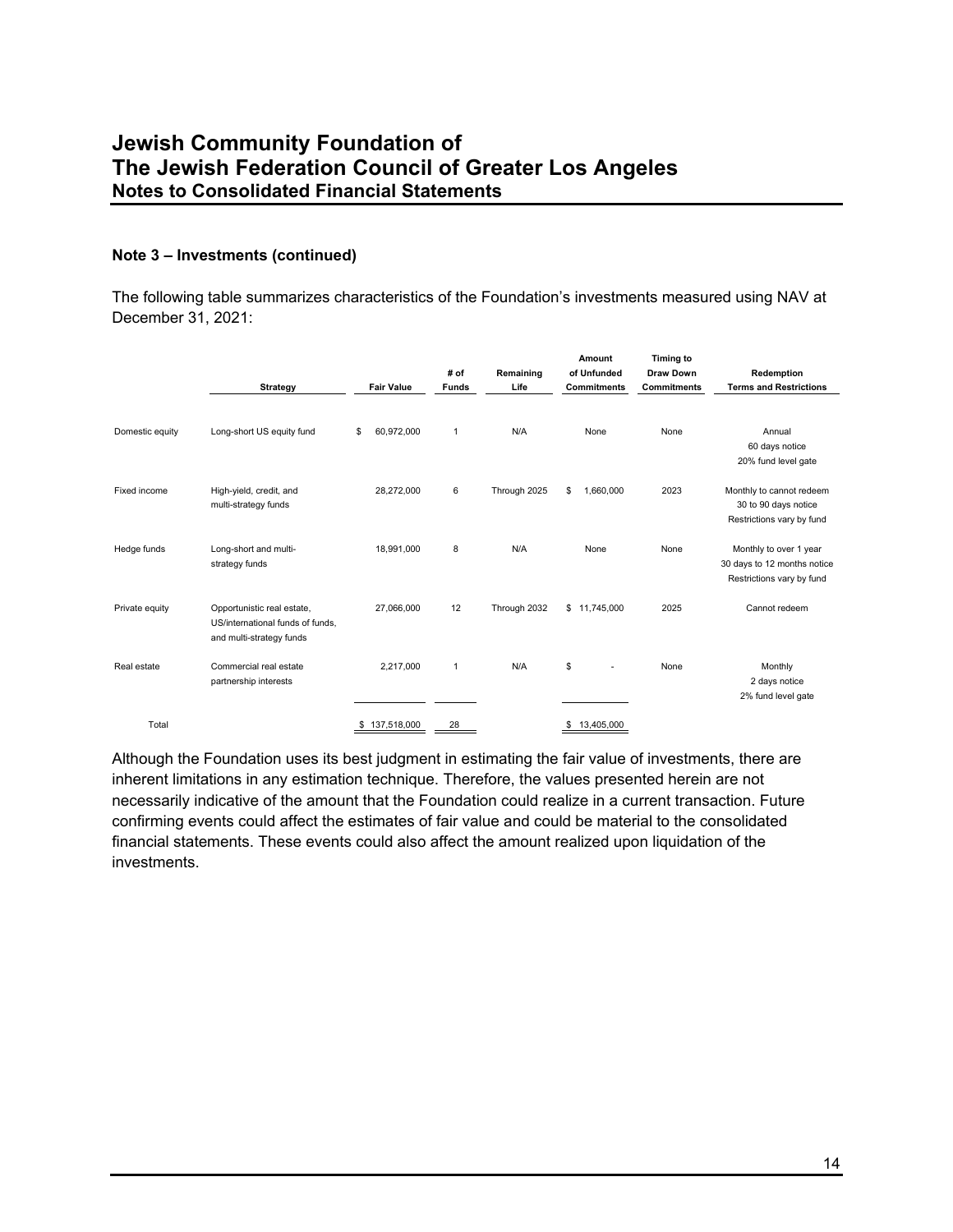### **Note 3 – Investments (continued)**

The net gain on the Foundation's investment portfolio consists of the following for the years ended December 31:

|                                                        | 2021                       | 2020                      |
|--------------------------------------------------------|----------------------------|---------------------------|
| Interest and dividends                                 | 16,362,000                 | 22,151,000                |
| Realized and unrealized gains, net<br>Related expenses | 118,520,000<br>(2,808,000) | 87,532,000<br>(2,636,000) |
| Net realized and unrealized gains on investments       | 115,712,000                | 84,896,000                |
| Total Investment income, net                           | \$132,074,000              | \$107,047,000             |

Investment securities are exposed to various risks, such as changes in interest rates or credit ratings and market fluctuations. Due to the level of risk associated with certain investment securities and the level of uncertainty related to changes in the value of investment securities, it is possible that the value of the Foundation's investments and total net assets balance could fluctuate materially.

The Common Investment Pool (CIP) serves as an investment pool for endowment funds, support foundations, and funds held in custody for charitable or educational organizations. The investment pool is operated using the net asset value method. Net investment income is allocated to each participant in the pool at the end of each quarter based on each participant's share of the investments in the pool. The Strategic Return Fund is an investment pool available for Donor Advised Funds with an investment strategy similar to the CIP but with monthly liquidity.

The investment income, net of related expenses, for the CIP, Strategic Return Fund, and other investments are presented below for the years ended December 31:

|                                                                             | 2021                                        | 2020                                    |
|-----------------------------------------------------------------------------|---------------------------------------------|-----------------------------------------|
| Common Investment Pool<br><b>Strategic Return Fund</b><br>Other investments | 36,450,000<br>S.<br>4,909,000<br>90,715,000 | \$31,628,000<br>5,410,000<br>70,009,000 |
|                                                                             | \$132,074,000                               | \$107,047,000                           |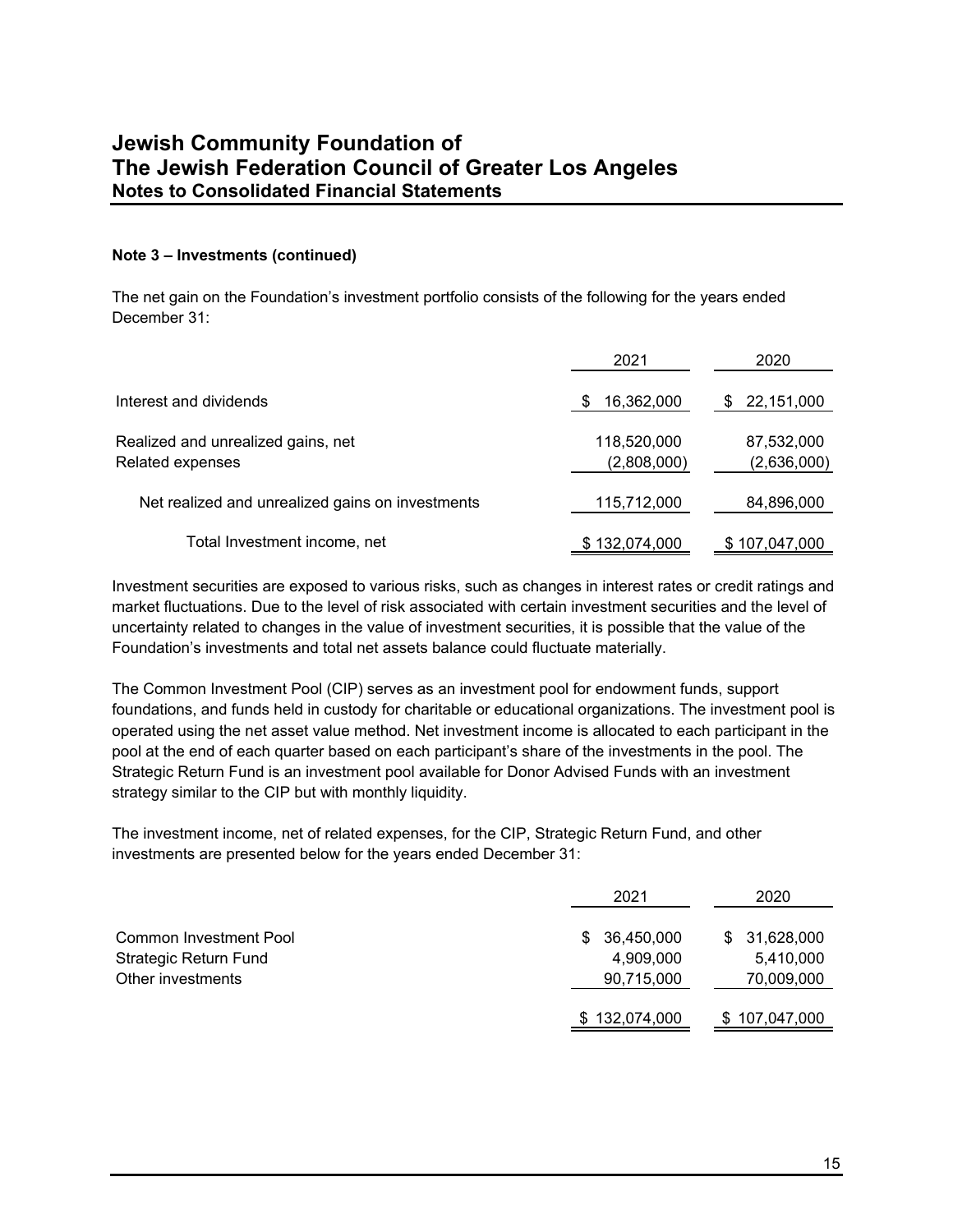### **Note 3 – Investments (continued)**

The composition of the CIP at fair value is as follows at December 31:

|                         | 2021               | 2020             |
|-------------------------|--------------------|------------------|
| Equity<br>Domestic      | 219,470,000<br>\$. | 185,606,000<br>S |
| International           | 121,672,000        | 117,344,000      |
| Fixed income            | 147,614,000        | 152,284,000      |
| Alternative investments |                    |                  |
| Hedge funds             | 1,987,000          | 7,251,000        |
| Private equity          | 21,309,000         | 10,128,000       |
| Total                   | 512,052,000<br>\$  | 472,613,000<br>S |

#### **Note 4 – Retirement Benefits (Unaudited)**

Retirement benefits are provided for substantially all employees hired before January 1, 2006, through the Basic Pension Plan for Employees of the JFC (the "Plan"), a multi-employer pension plan. The risks of participating in multi-employer plans are different from single-employer plans in the following respects:

- Assets contributed to the multi-employer plan by one employer may be used to provide benefits to employees of other participating employers.
- If a participating employer stops contributing to the multi-employer plan, the unfunded obligations of the Plan may become the responsibility of the remaining participating employers.
- If the Foundation chooses to stop participating in the multi-employer plan, the Foundation may be required to pay the Plan an amount based on the underfunded status of the Plan, referred to as a withdrawal liability.

The JFC is the plan administrator of the Basic Pension Plan (Plan number 001), a multi-employer pension plan. The Foundation is one of the participating members registered under the Employer Identification Number 95-1643388. The Plan is made up of two components: a defined benefit component and an employee contribution component. The Plan is subject to a collective bargaining agreement which expires on June 30, 2022.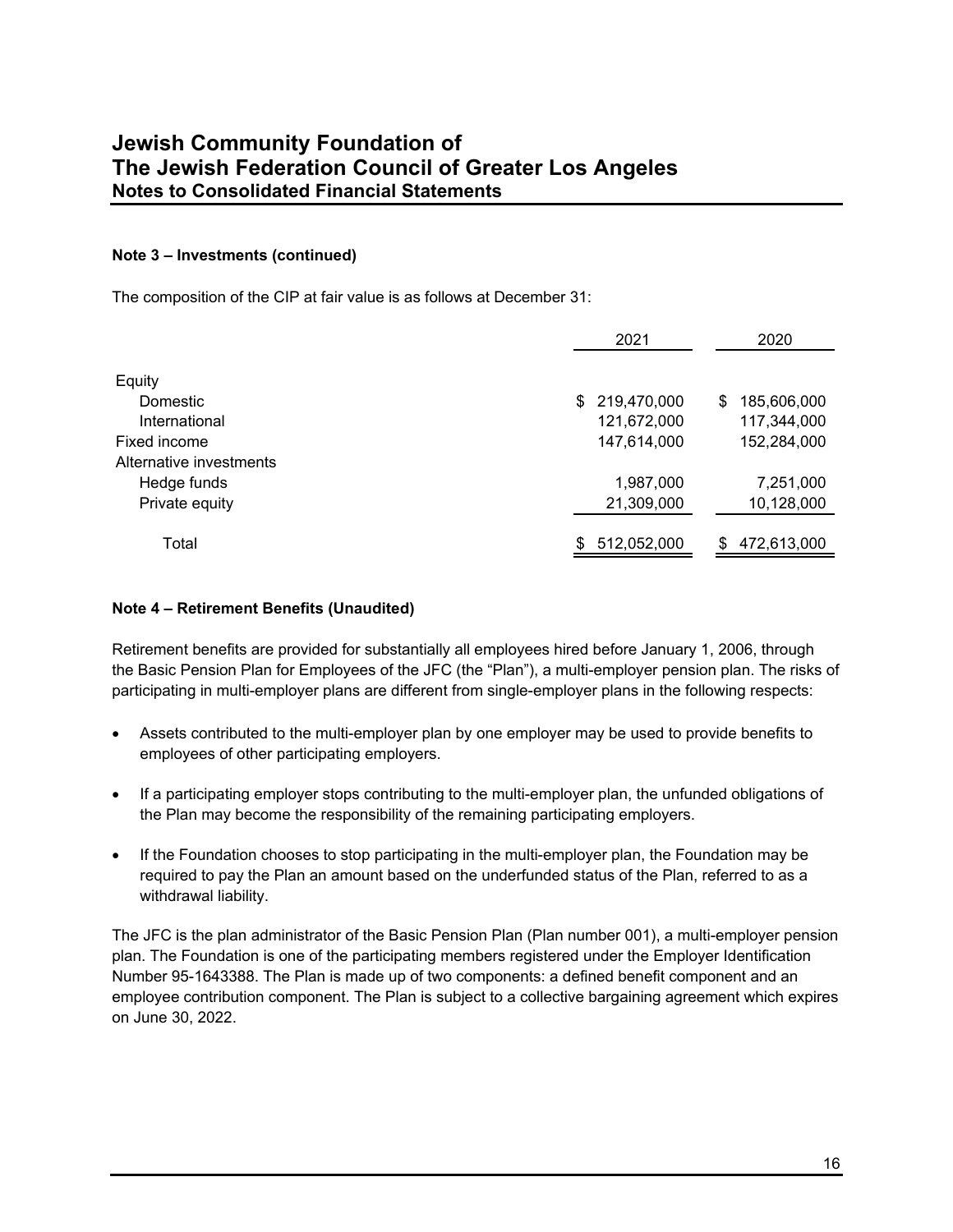### **Note 4 – Retirement Benefits (Unaudited) (continued)**

The actuarial value of the Plan's assets and accrued liabilities, as reported in the annual certification submitted to the Secretary of the Treasury by the Plan's actuary, as of December 31, 2021 and 2020, are listed below. In addition, the Plan's funded percentage and the interest rate used in the accrued liability calculation are listed below. The plan is "not endangered" (as defined by the IRS), also known as the "green zone," because the Plan's funded percentages were more than 80% for the plan years beginning January 1, 2021 and 2020, and because the Plan met other funding criteria. The figures reported in the annual certification, summarized below, are not audited.

|                               | 2021          | 2020          |  |
|-------------------------------|---------------|---------------|--|
|                               |               |               |  |
| Actuarial value of assets     | \$132,362,000 | \$124,177,000 |  |
| Actuarial accrued liabilities | 147.154.000   | 141.144.000   |  |
| Funded percentage             | 89.90%        | 87.90%        |  |
| Valuation interest rate       | 7.00%         | 7.50%         |  |

Charges to current year expense for the Foundation's share of the pension contributions were \$323,000 and \$331,000 for the years ended December 31, 2021 and 2020, respectively, and are included in support services expenses in the consolidated statements of activities and changes in net assets. The Foundation provided more than 5% of the total contributions in the plan years ended December 31, 2020 and 2019, which are the latest years available.

Employees hired on or after January 1, 2006, are eligible to participate in the Foundation-sponsored defined contribution plan. The Foundation contributes 5% of eligible compensation for participants who have served more than one year of eligible service. Participants are fully vested after three years. The Foundation contributed \$124,000 and \$115,000 for the years ended December 31, 2021 and 2020, respectively, to the defined contribution plan.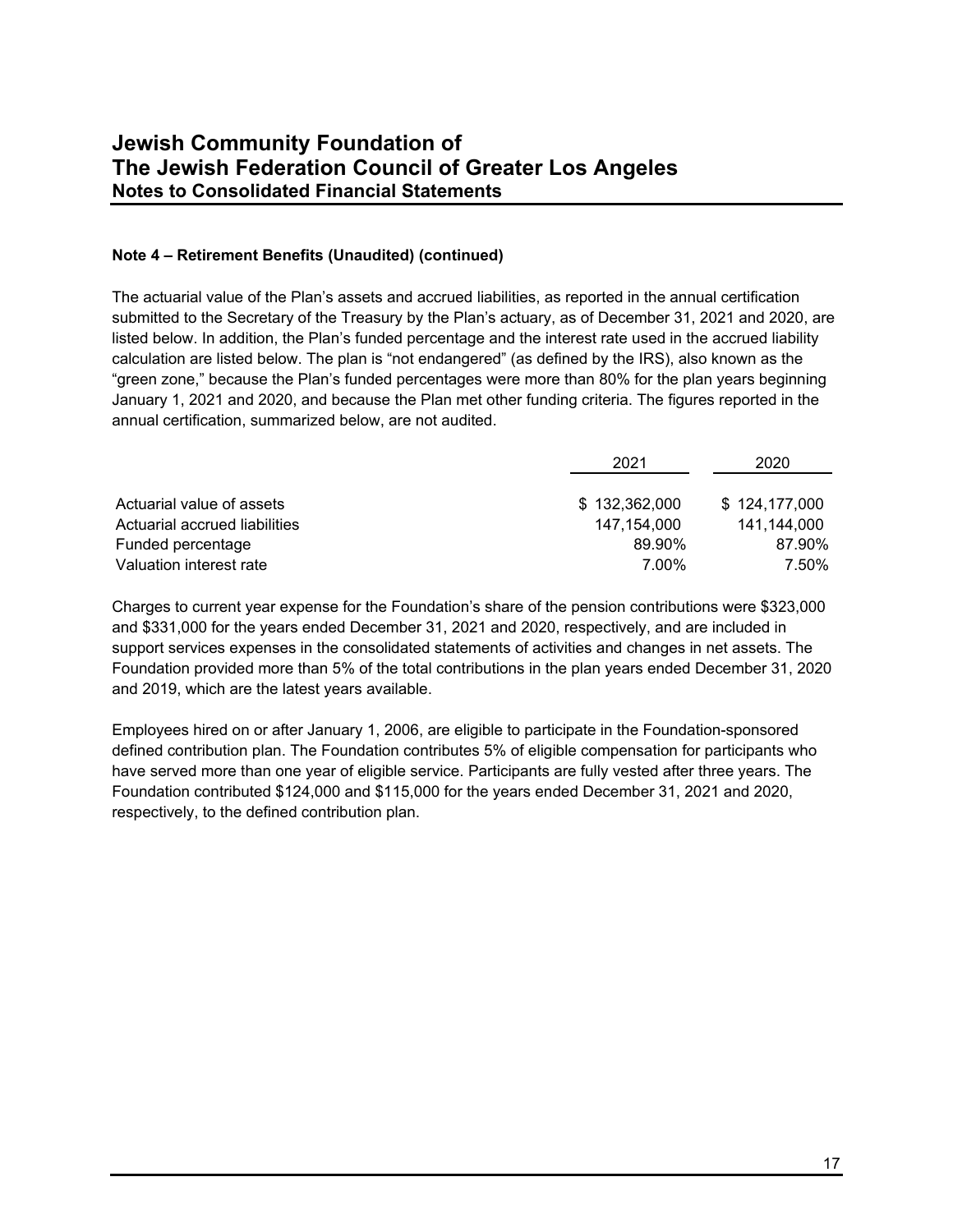### **Note 5 – Grant Commitments**

Grant commitments are expected to be disbursed as follows for the years ending December 31:

| 2022                   | \$ | 35,046,000 |
|------------------------|----|------------|
| 2023                   |    | 17,421,000 |
| 2024                   |    | 13,703,000 |
| 2025                   |    | 10,462,000 |
| 2026                   |    | 1,980,000  |
| Total                  |    | 78,612,000 |
| Present value discount |    | (980,000)  |
| Grant commitments, net | S  | 77,632,000 |

The Foundation has approved \$40,725,000 of conditional grants at December 31, 2021, which is not included in grants commitments. Grants are conditional upon grantees meeting certain milestones as detailed in the agreements.

#### **Note 6 – Net Assets with Donor Restrictions**

Net assets with donor restrictions are restricted for the following purposes at December 31:

|                                                                                                                                                   | 2021        | 2020            |
|---------------------------------------------------------------------------------------------------------------------------------------------------|-------------|-----------------|
| Subject to spending policy and appropriation, including<br>amounts above original gift amount of \$98,139,000 in 2021<br>and \$96,760,000 in 2020 |             |                 |
| Specific grant areas or organizations                                                                                                             | 99,114,000  | 90.279.000<br>S |
| Any activities of the Foundation                                                                                                                  | 52,816,000  | 47,565,000      |
|                                                                                                                                                   | 151,930,000 | 137,844,000     |
| Subject to appropriation and expenditure for a specified<br>purpose or when a specified event occurs                                              | 1,454,000   | 1,338,000       |
| Total net assets with donor restrictions                                                                                                          | 153,384,000 | 139,182,000     |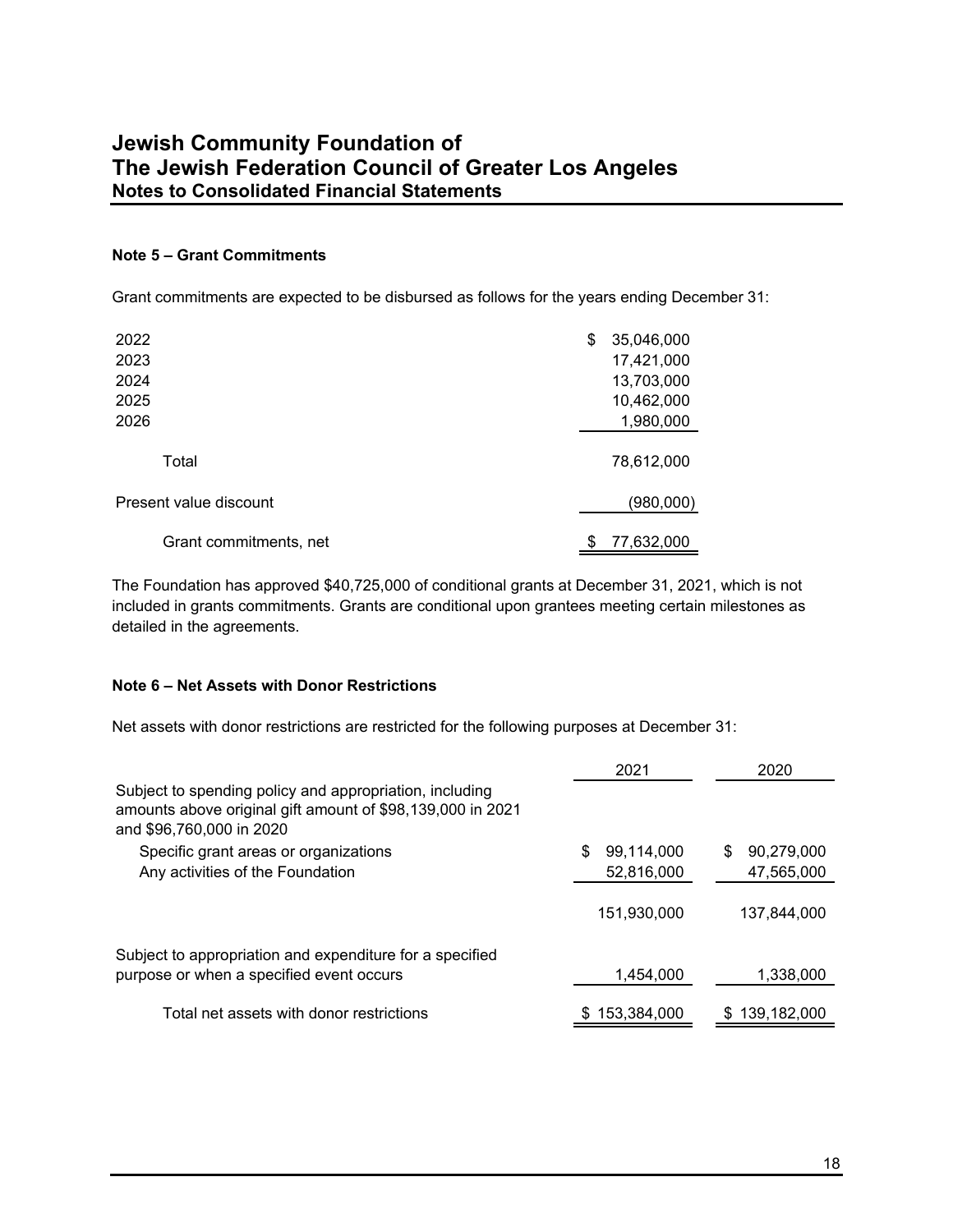### **Note 7 – Spending Policy**

Consistent with the policy of maintaining the purchasing power of the Permanent Legacy Fund and other endowment funds, the Board of Trustees has approved a spending rate of 5% of the average fair value of the most recent five years. If the current yield is insufficient to provide the full amount of the 5% spending rate, the balance to be expended may be appropriated from accumulated realized and unrealized gains of these assets.

### **Note 8 – Endowments**

The Foundation's endowment consists of approximately 140 donor-restricted endowment funds in addition to the Permanent Legacy Fund, a board-designated endowment. The net assets associated with endowment funds are classified and reported based on the existence or absence of donor-imposed restrictions. The endowment funds are invested in the Common Investment Pool with the goal of meeting the Foundation's spending policy (Notes 3 and 7).

The Board of Trustees of the Foundation has determined that a portion of the Foundation's net assets meet the definition of endowment under the Uniform Prudent Management of Institutional Funds Act (UPMIFA) as adopted by the state of California as requiring the preservation of the original gift as of the gift date of the donor-restricted endowment funds absent explicit donor stipulations to the contrary. As a result of this interpretation, the Foundation retains in perpetuity (a) the original value of gifts donated to the endowment, (b) the original value of subsequent gifts to the endowment, and (c) accumulations to the endowment made in accordance with the direction of the applicable donor gift instrument at the time the accumulation is added to the fund. Donor-restricted amounts not retained in perpetuity are subject to appropriation for expenditure in a manner consistent with the standard of prudence prescribed by UPMIFA.

In accordance with UPMIFA, the Foundation considers the following factors in making a determination to appropriate or accumulate endowment funds:

- 1) The duration and preservation of the fund;
- 2) The purposes of the Foundation and the donor-restricted endowment fund;
- 3) General economic conditions;
- 4) The possible effect of inflation and deflation;
- 5) The expected total return from income and the appreciation of investments;
- 6) Other resources of the organization; and
- 7) The investment policies of the Foundation.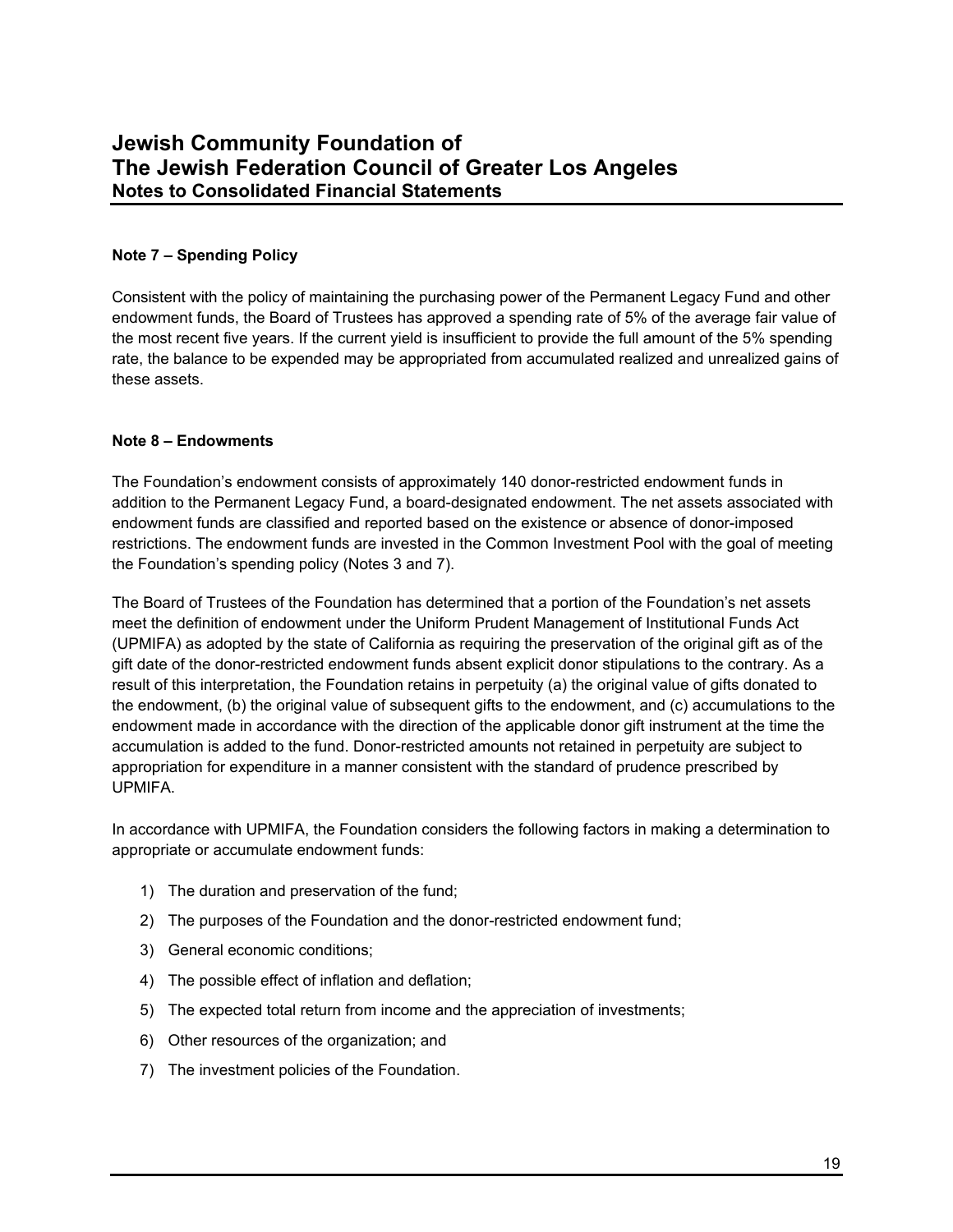### **Note 8 – Endowments (continued)**

The following table presents the Foundation's endowment composition, changes, and net asset classifications for the years ended December 31, 2021 and 2020:

|                                                                                      | <b>Without Donor</b><br><b>Restrictions</b> | <b>With Donor</b><br><b>Restrictions</b> | Total                                     |  |
|--------------------------------------------------------------------------------------|---------------------------------------------|------------------------------------------|-------------------------------------------|--|
| Endowment net assets, 12/31/2019                                                     | 71,200,000<br>\$                            | \$122,958,000                            | 194,158,000<br>\$.                        |  |
| Investment income, net<br>Gifts<br>Appropriation of endowment assets for expenditure | 9.419.000<br>1.036.000<br>(5,506,000)       | 16.024.000<br>4.384.000<br>(5,522,000)   | 25.443.000<br>5,420,000<br>(11,028,000)   |  |
| Endowment net assets, 12/31/2020                                                     | 76.149.000                                  | 137.844.000                              | 213.993.000                               |  |
| Investment income, net<br>Gifts<br>Appropriation of endowment assets for expenditure | 10.894.000<br>906.000<br>(4,812,000)        | 18,508,000<br>1.404.000<br>(5,826,000)   | 29.402.000<br>2,310,000<br>(10, 638, 000) |  |
| Endowment net assets, 12/31/2021                                                     | 83,137,000                                  | 151,930,000<br>S                         | \$235,067,000                             |  |

From time to time, the fair value of assets associated with individual donor-restricted endowment funds may fall below the value of the initial and subsequent donor gift amounts (deficit). The Foundation has interpreted UPMIFA to permit spending from endowment funds with deficits of this nature in accordance with prudent measures required under law. There were no such deficits as of December 31, 2021 and 2020.

### **Note 9 – Support Foundations**

The Foundation has 34 support foundations. A support foundation is a separate not-for-profit corporation that exists to support the Foundation and those charitable organizations supported by the Foundation. Each foundation is a tax-exempt entity for both federal and California tax purposes, and is classified as a public charity rather than as a private foundation.

Support foundations are controlled by the Foundation as a majority of each support foundation's Board of Directors is selected by the Foundation's Board of Trustees. This is a requirement of the Foundation in establishing a support foundation. Accordingly, the support foundations are consolidated with the Foundation and included in net assets without donor restrictions.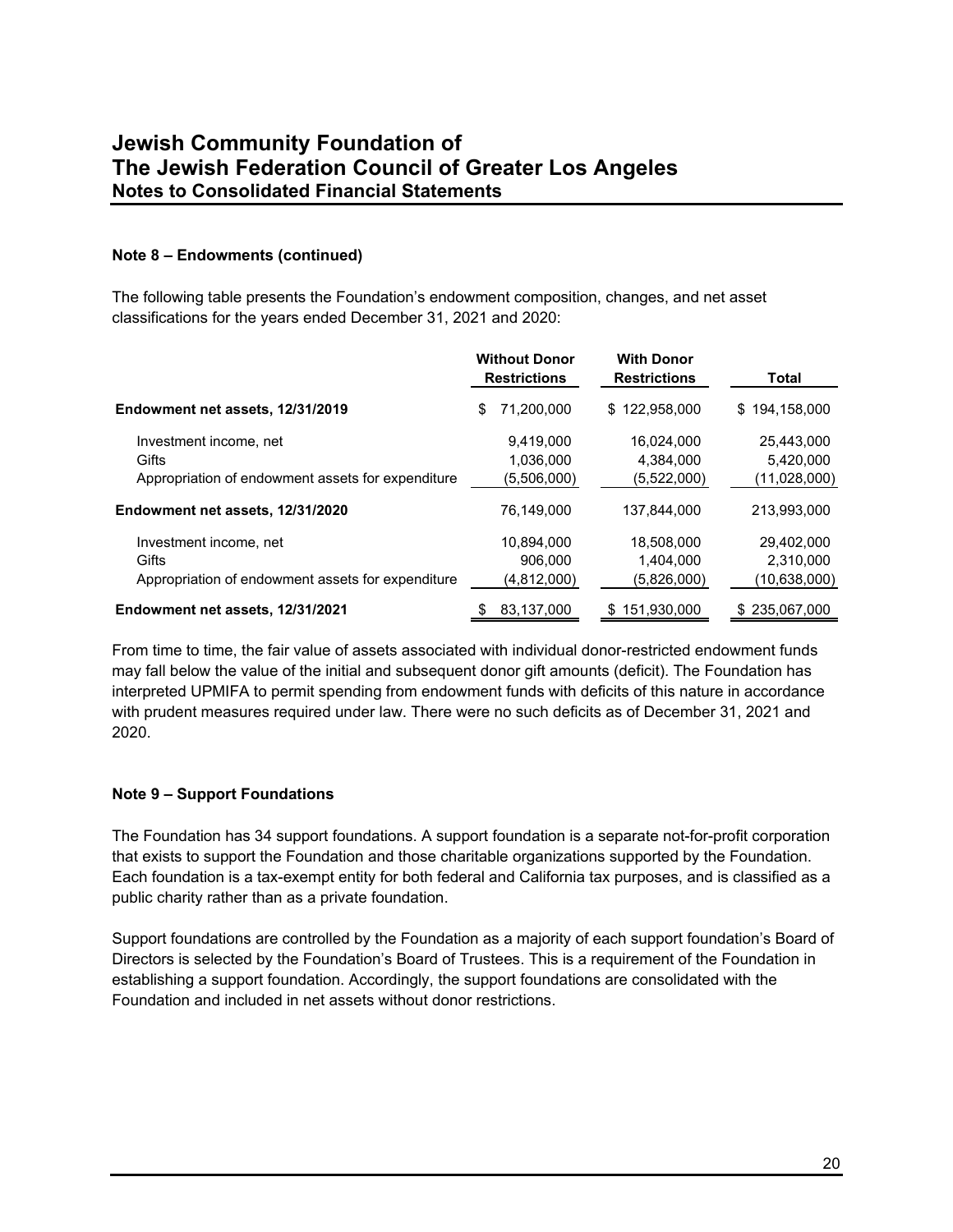#### **Note 9 – Support Foundations (continued)**

The following is a summary of the significant financial statement components of the support foundations as of December 31, 2021 and 2020, and for the years then ended:

|                                                | 2021             | 2020             |
|------------------------------------------------|------------------|------------------|
|                                                |                  |                  |
| <b>Assets</b>                                  |                  |                  |
| Cash and cash equivalents                      | 18,870,000<br>S  | 13,465,000<br>S  |
| Investments                                    |                  |                  |
| <b>Securities</b>                              | 219,087,000      | 201,544,000      |
| <b>Common Investment Pool</b>                  | 71,208,000       | 65,394,000       |
| <b>Strategic Return Fund</b>                   | 1,457,000        | 1,323,000        |
| State of Israel bonds                          | 921,000          | 895,000          |
| Real estate and partnership interests          | 6,935,000        | 7,383,000        |
| <b>Total investments</b>                       | 299,608,000      | 276,539,000      |
| Other assets                                   | 1,024,000        | 1,107,000        |
| <b>Total assets</b>                            | \$319,502,000    | \$291,111,000    |
|                                                |                  |                  |
| <b>Liabilities and Net Assets</b>              |                  |                  |
| <b>Total liabilities</b>                       | 29,360,000<br>\$ | \$<br>26,415,000 |
| Total net assets without donor restrictions    | 290,142,000      | 264,696,000      |
| Total liabilities and net assets               | \$319,502,000    | \$291,111,000    |
|                                                |                  |                  |
| <b>Public Support, Corpus Gifts, and Gains</b> |                  |                  |
| Contributions                                  | \$<br>4,957,000  | 13,064,000<br>\$ |
| Investment income, net                         | 39,009,000       | 34,630,000       |
|                                                |                  |                  |
| Total public support, corpus gifts, and gains  | 43,966,000       | 47,694,000       |
| <b>Distributions and Expenses</b>              |                  |                  |
| Grants and distributions                       | 17,647,000       | 9,290,000        |
| Support services                               | 873,000          | 855,000          |
|                                                |                  |                  |
| Total distributions and expenses               | 18,520,000       | 10,145,000       |
| Change in net assets                           | 25,446,000       | 37,549,000       |
| Net assets, beginning of year                  | 264,696,000      | 227, 147, 000    |
| Net assets, end of year                        | 290,142,000      | 264,696,000      |
|                                                |                  |                  |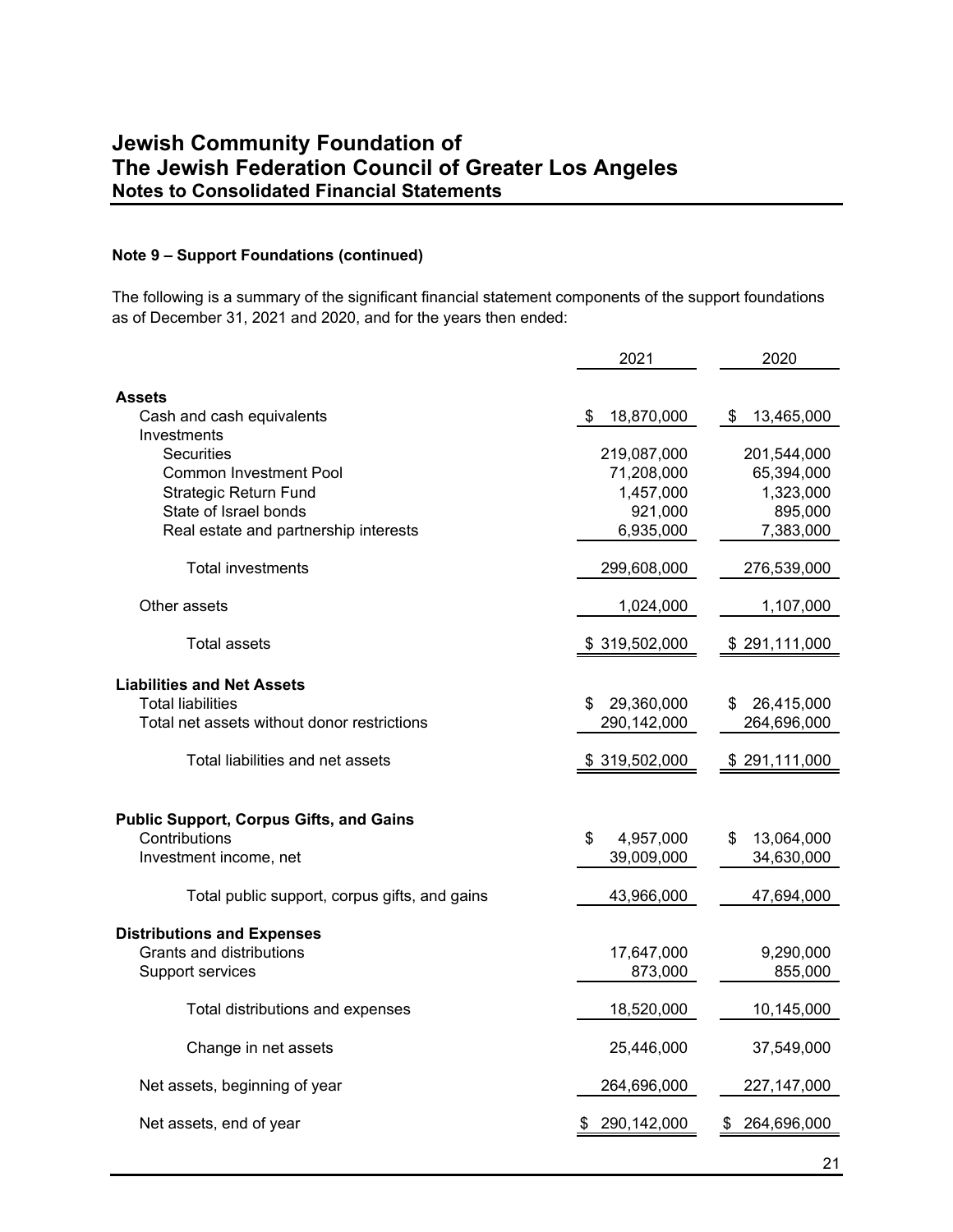### **Note 10 – Liquidity and Availability**

Financial assets available for general expenditure, that is, without donor or other restrictions limiting their use, within one year of December 31, 2021 and 2020, comprise the following:

|                                          | 2021                             | 2020                            |
|------------------------------------------|----------------------------------|---------------------------------|
| Cash and cash equivalents<br>Investments | 124,923,000<br>S.<br>936,552,000 | 80,638,000<br>S.<br>900,786,000 |
|                                          | \$1,061,475,000                  | \$981,424,000                   |

In the calculation of financial assets available for expenditure, the Foundation includes the portion of the Permanent Legacy Fund that is available per the Foundation's spending policy (Note 7). Assets from Donor Advised Funds and support foundations do not have donor restrictions and are available to meet the Foundation's general expenditures, which predominantly consist of grants (Note 11). Donor-restricted endowment funds are not considered to be available for general expenditures.

The Foundation has established an operating reserve and reviews its funding level on an ongoing basis to ensure it is adequate. The Foundation invests cash in excess of daily requirements in U.S. government securities, other short-term investments, and money market funds.

### **Note 11 – Functional Expenses**

The following table presents the Foundation's expenses by program or supporting function for the year ended December 31, 2021:

|                          | <b>Support Services</b> |    |                           |   |                      |   |                                  |    |                        |
|--------------------------|-------------------------|----|---------------------------|---|----------------------|---|----------------------------------|----|------------------------|
|                          | Program                 |    | Management<br>and General |   | Development          |   | Total Support<br><b>Services</b> |    | Total                  |
| Grants and distributions | 161,588,000             | \$ |                           | S |                      | S | ٠                                | S  | 161,588,000            |
| Personnel<br>Other       |                         |    | 3,051,000<br>1,912,000    |   | 2,034,000<br>735.000 |   | 5,085,000<br>2,647,000           |    | 5,085,000<br>2,647,000 |
|                          | \$161,588,000           |    | 4,963,000                 |   | 2,769,000            |   | 7,732,000                        | S. | 169,320,000            |